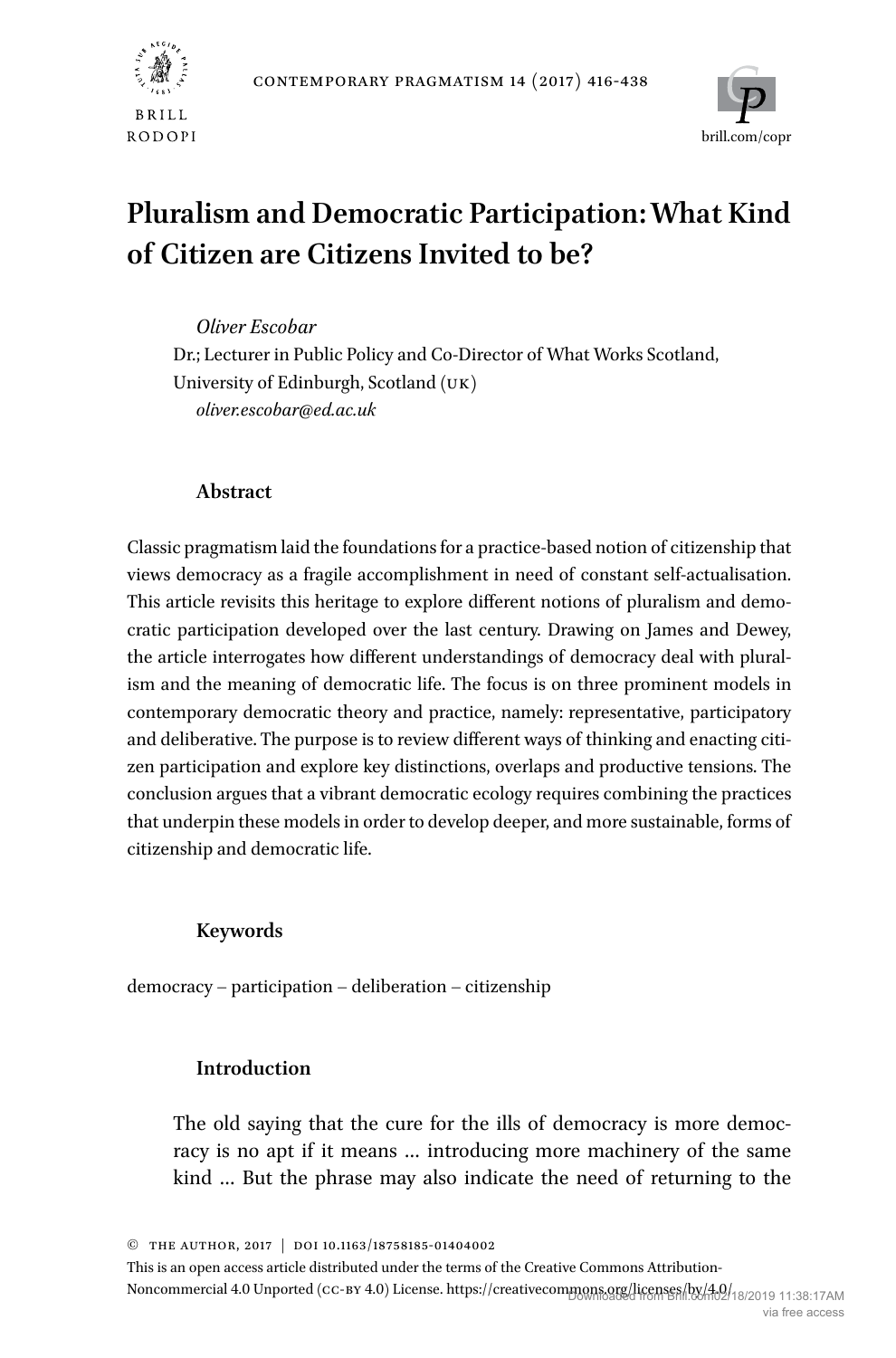idea itself, of clarifying and deepening our apprehension of it, and of employing our sense of its meaning to criticize and remake its political manifestations.

```
john dewey (1984, p. 325)
```
The current spread of democracy around the world is unprecedented, and so is the level of civic aspiration, expectation and discontent with current institutional practices and notions of citizenship ([Dalton, 2004; Norris, 2002,](#page-19-1) [2011](#page-19-1)). Democracy is an idea that has been continuously constructed, contested, fought over, implemented and revised ([Saward, 2003](#page-21-0), p. viii). This article outlines different notions of pluralism and democratic participation developed over the last century. The purpose is to explore three different ways of thinking and enacting democracy, including key distinctions, areas of overlap and productive tensions. In particular, the article analyses the participatory and deliberative turns in democratic theory and practice, and draws on the work of classic pragmatists William James and John Dewey in order to unpack alternative forms of pluralism and democratic participation.

James' pluralism recognises that natural and social worlds are multiple, diverse and evolving, and is suspicious of attempts to represent them as unitary or absolute [\(Bernstein, 2010](#page-18-0), pp. 53–69). His pluralism, therefore, was not merely descriptive but entailed ethical concerns regarding how to deal with the plurality of worlds and beings. He was particularly critical of "the blindness with which we are all afflicted in regard to the feelings of creatures and people different from ourselves" ([James, 1997](#page-20-0), p. 629). Pluralist political theory after James has approached moral, ethical and cultural pluralism as "an empirical, political reality", and "has imagined numerous paths toward the development of an acceptance of varied values, cultures, and ways of life" [\(Schlosberg, 2008,](#page-21-1) p. 142). Many of those paths have been grounded on alternative views of what democratic participation could and should look like.

Dewey was a pioneer in questioning orthodox understandings of democracy and thus refused to reduce its meaning to a political system or a form of government [\(Dewey, 1916,](#page-19-2) p. 1419). Instead, he proposed thinking about democracy as "a way of life" [\(Dewey, 1937,](#page-19-3) p. 457), and this invited profound questions about the role of citizens and communities in democratic participation (see [Dewey, 1927](#page-19-4)). Therefore, following James and Dewey, I will interrogate how different understandings of democracy deal with pluralism and the meaning of democratic life. To do so, I explore three models that have become prominent in contemporary democratic theory and practice, namely: representative, participatory and deliberative.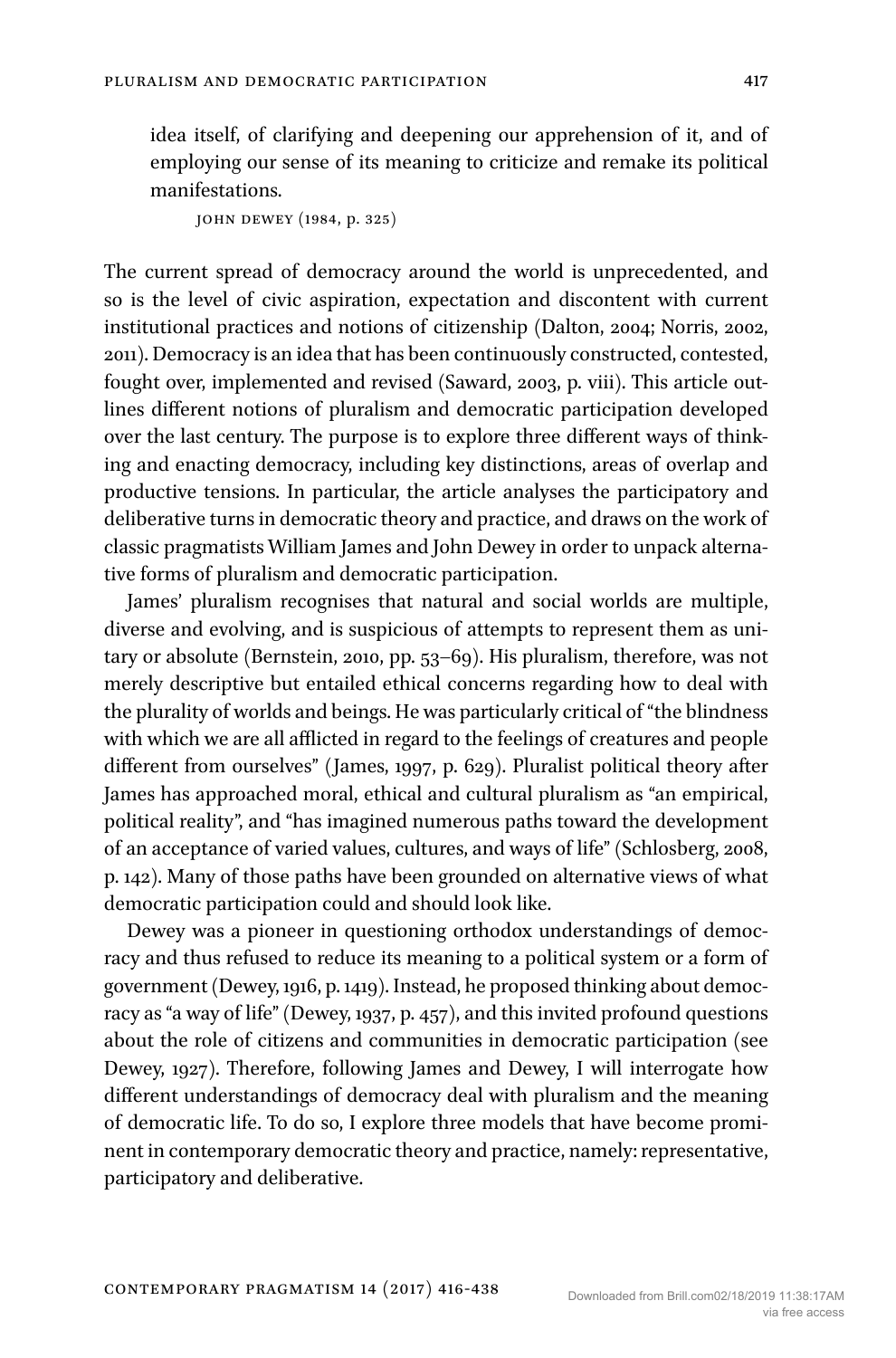<span id="page-2-0"></span>

|                                                        | Representative<br>democracy                                                                         | Participatory<br>democracy                                                                              | <b>Deliberative</b><br>democracy                                                                      |
|--------------------------------------------------------|-----------------------------------------------------------------------------------------------------|---------------------------------------------------------------------------------------------------------|-------------------------------------------------------------------------------------------------------|
| Notion of<br>democratic<br>participation               | Voting in elections<br>to choose between<br>competing elites                                        | Taking part in<br>collective action<br>and decision-<br>making in civic<br>and/or official<br>spheres   | Engaging in<br>deliberation about<br>public issues and<br>policies                                    |
| Notion of pluralism                                    | Aggregative /<br>competitive                                                                        | Engaged / critical                                                                                      | Discursive /<br>consensual                                                                            |
| How are publics<br>made?                               | By aggregating<br>individual<br>preferences<br>through electoral<br>contests and<br>interest groups | Through processes<br>of collective<br>association,<br>collaboration,<br>struggle and civic<br>education | Through public<br>deliberation<br>that transforms<br>individual<br>preferences into<br>public reasons |
| What kind of<br>citizen are citizens<br>invited to be? | Occasional voter;<br>member of interest<br>group                                                    | Ongoing<br>participant in<br>civic and official<br>processes                                            | Considered<br>deliberator                                                                             |
| Examples of<br>institutional<br>mechanisms             | Elections                                                                                           | Participatory<br>Budgeting                                                                              | Mini-publics                                                                                          |

Table 1 *Three (overlapping) models of democracy*

These models are not mutually exclusive and overlap in contemporary practice. There is also a chronological dimension to their evolution, and indeed they partly emerged in response to previous models. The key differences between them are their emphases, assumptions and aspirations with regard to democratic life. This article is structured according to a framework designed to tease out key distinctions. Accordingly, for each model, I will explore the following dimensions (summarised in [Table 1](#page-2-0) and unpacked in subsequent sections):

- The notion of democratic participation that underpins each model. That is, what does it mean to participate in democracy?
- How is pluralism understood and addressed, and how does this shape democratic participation?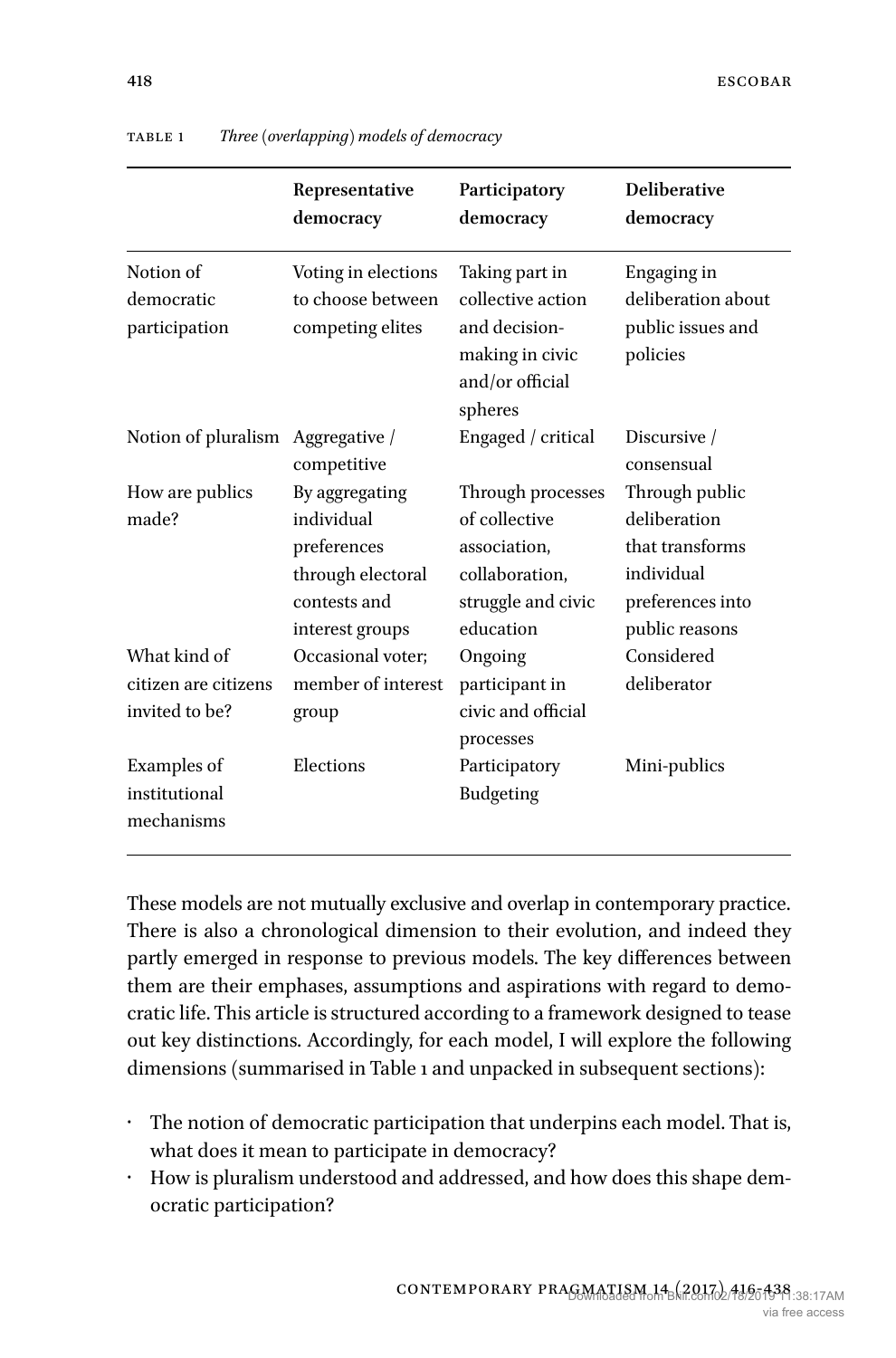- How are publics constructed? Publics and communities are not simply preexisting entities, but get made through the ways in which they are imagined, summoned, assembled and mobilised ([Barnett, 2008](#page-18-1)).
- The role of citizens. Different understandings of democracy imply different assumptions about citizenship, and shape the opportunities that people get to participate. Therefore, for each model, I will ask: What kind of citizen are citizens invited to be?
- Institutional mechanisms. The emblematic mechanism for participation in representative democracy is the electoral contest. Since this is well known, I will focus instead on two democratic innovations that epitomise participatory and deliberative practices, namely: participatory budgeting and mini-publics.

#### **Representative Democracy**

In representative democracy citizens elect candidates periodically in order to represent them in institutions and make decisions on their behalf. This understanding was articulated seven decades ago by thinkers such as [Schum](#page-21-2)[peter \(1943\),](#page-21-2) who argued that democracy is about competitive elite politics and methods for "selecting leaders, rather than about popular participation in politics as such" [\(Saward, 2003](#page-21-0), p. 56). For its advocates then and now, given the complexities of governance and policymaking, this seems the most "workable form of democracy" ([Elstub & McLaverty, 2014,](#page-19-5) p. 13). From this perspective, democratic participation is about citizens casting votes and allowing representatives and officials to get on with the business of governing until the next election.

Dahl's work in the 1950s is a key exponent of the dominant notion of pluralism built on the Schumpeterian narrative of democracy. [Dahl \(1989b\)](#page-19-6) understood pluralism as the aggregation of citizens' interests through diverse political parties and interest groups, so that democracy features multiple centres of power and counters authoritarianism. Furthermore, he considered this to be the distinguishing feature of modern democratic regimes: "What for centuries was held to be the lethal poison of republics, the spirit of faction, is in modern democracies institutionalized in parties and interest groups" ([Dahl, 1982,](#page-19-7) p. 28). In this pluralist model, the accommodation of difference and the resolution of conflict take place through bargaining and exchange amongst the leaders of competing groups ([Barber, 2003,](#page-18-2) p. 144).

The making of publics in representative democracy takes therefore place in aggregative fashion. By aggregating the individual preferences of citizens,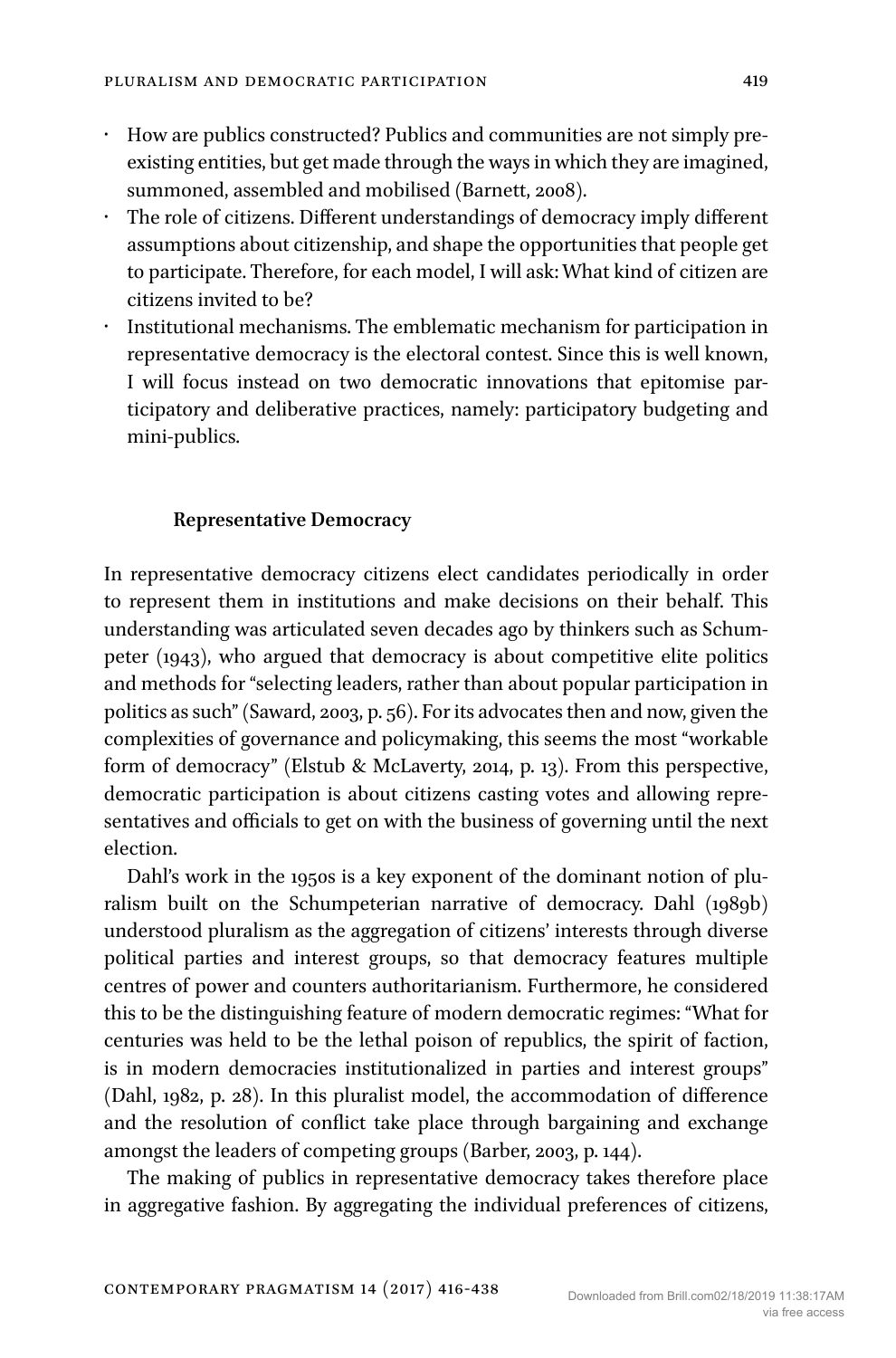the goal of electoral participation is to decide what "leaders, rules, and policies will best correspond to the most widely and strongly held preferences" [\(Young,](#page-22-0) [2000](#page-22-0), p. 19). Accordingly, democracy is a "competitive process" in which political parties "attempt to satisfy the largest number of people's preferences", and publics are constructed on the basis of like-minded citizens organising interest groups in order to "influence the actions of parties and policy-makers once they are elected" (Ibid.).

The role of citizens in this conception of democracy is minimalist. They are invited to be voters, and as Schumpeter put it, "once they have elected an individual, political action is his business and not theirs" ([Saward, 2003,](#page-21-0) p. 41). Therefore, citizens are offered to be mainly "spectators in the game of politics", which remains the preserve of political and interest group elites [\(Dryzek,](#page-19-8) [1990,](#page-19-8) p. 120). It is difficult to overstate the predominance of this way of thinking and enacting democracy. Today, in the eyes of many, democracy means mostly representative democracy [\(Hibbing & Theiss-Morse, 2002](#page-20-1); cf. [Neblo, Esterling,](#page-21-3) [Kennedy, Lazer, & Sokhey, 2010\)](#page-21-3).

Nonetheless, increasing recognition of the shortcomings of this model has opened up space for alternatives that seek to enhance representative democracy by developing new meanings and practices. This has been particularly driven by the demands of contemporary governance and policymaking. [Warren \(2009, p. 6\)](#page-22-1) highlights the growing incapacities of representative democracy with respect to policy development and implementation. Under the standard model, citizens elect representatives to make policy on their behalf, who then direct administrators to further develop it. However, Warren explains, those underpinning linkages are broken by the realities of contemporary governance. Firstly, territorial electoral constituencies seldom match issue constituencies. Secondly, electoral systems "only roughly reflect citizen preferences, and they do so in highly aggregated, information-poor ways". Thirdly, legislatures have "very low policy-making capacities, and so pass most decisions to executives … and agencies", which are "often left to guess what constituents want". Finally, bureaucratic forms of policy development also feature "inherent limitations" stemming from hierarchical rigidity and enormous technical and political complexity. In this context, policy-makers increasingly "speak the language of trust, collaboration" and citizen engagement to compensate "for low global legitimacy of electoral democracy by generating legitimacy ... issue by issue, policy by policy, and constituency by constituency" [\(Warren, 2009,](#page-22-1) pp. 7–8).

Accordingly, conventional liberal notions of "representative democracy plus techno-bureaucratic administration" [\(Fung & Wright, 2003b](#page-20-2), p. 3) are being challenged on various grounds. For [Dalton \(2004, p. 1\)](#page-19-1), the main challenge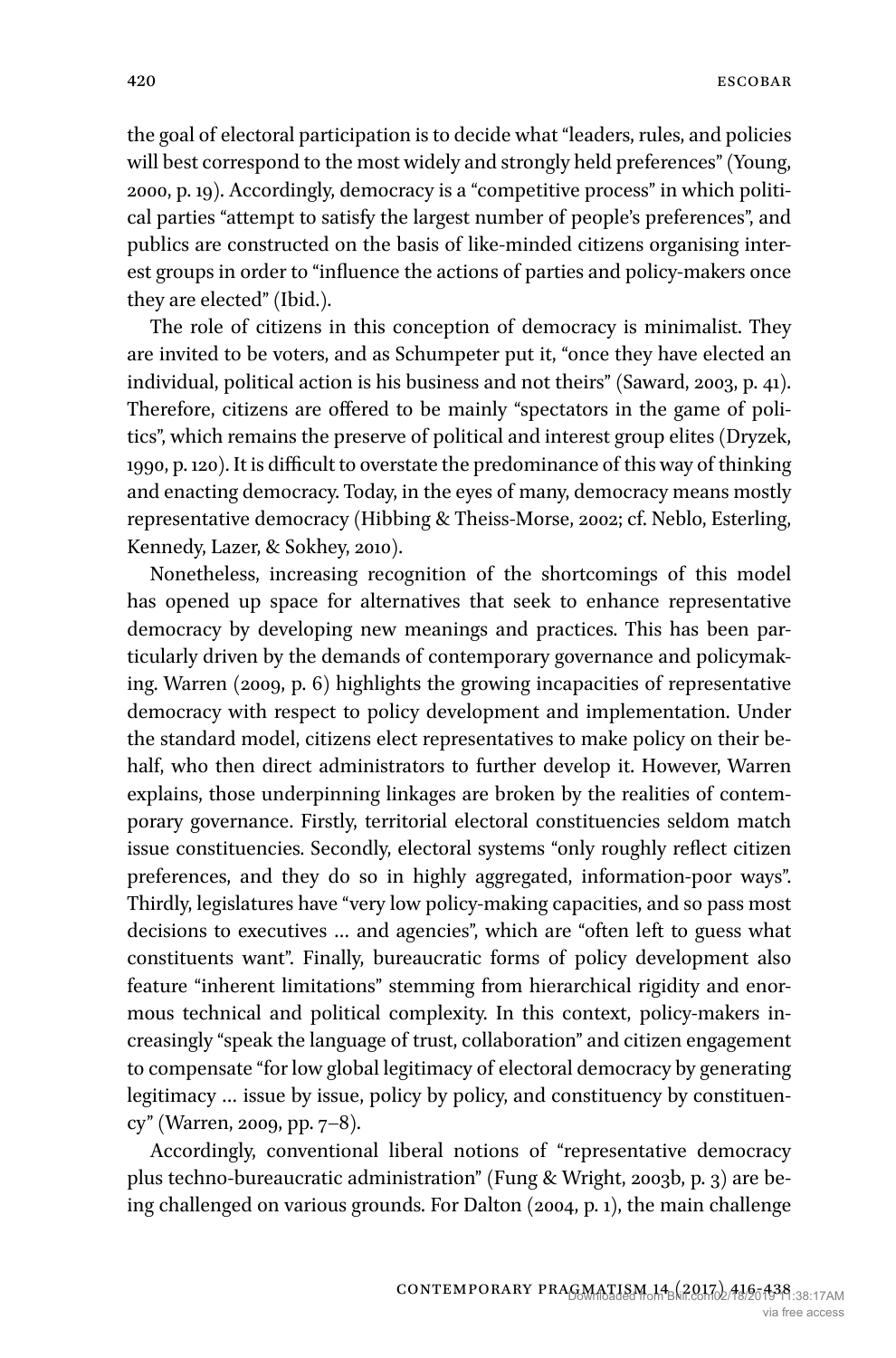comes from citizens, who seem increasingly "distrustful of politicians, sceptical about democratic institutions, and disillusioned about how the democratic process functions". Furthermore, the intensification of social complexity, coupled with new hierarchies of knowledge and expertise, are deemed to contribute to deeper and subtler levels of democratic deficit [\(Fischer, 2009](#page-19-9)). [Putnam \(2000\)](#page-21-4) has also illustrated the deterioration of the relational fabric of community life –or "social capital"–arguing that this hinders democratic participation.

While some have questioned such narratives of decline by documenting the emergence of alternative forms of participation (e.g. [Castells, 2012; Norris, 2002](#page-18-3)), governments and public agencies have nonetheless increased efforts to institutionalise new participatory and deliberative processes ([Escobar, 2014](#page-19-10), pp. 3–10). Accordingly, collaborative governance and public participation arrangements are presented as strategies to counter democratic deficits, deal with complex issues, increase problem-solving capacity, foster social capital, and restore legitimacy to policy-making processes ([Callon, Lascoumes, & Barthe, 2009;](#page-18-4)  [De Souza Briggs, 2008; Fischer, 2000\)](#page-18-4). Indeed, representative democracy has been increasingly infused with ideas and practices of participatory democracy.

#### **Participatory Democracy**

Although debates about participatory democracy can be traced back to Athenian democracy, the narratives highlighted here were shaped in the past century. For example, Dewey was a strong critic of the "democratic elitism" that underpins mainstream narratives of representative democracy ([Bern](#page-18-0)[stein, 2010,](#page-18-0) p. 74). He saw elitism as central to the demise of democracy and the advance of elite-driven populism and totalitarian regimes ([Dewey, 1937,](#page-19-3) p. 467):

Everywhere there are waves of criticism and doubt as to whether democracy can meet pressing problems … Wherever it has fallen, [democracy] had not become part of the bone and blood of the people in daily conduct of its life. Democratic forms were limited to Parliament, elections and combats between parties. What is happening proves conclusively, I think, that unless democratic habits of thought and action are part of the fiber of a people, political democracy is insecure. It can not stand in isolation. It must be buttressed by the presence of democratic methods in all social relationships.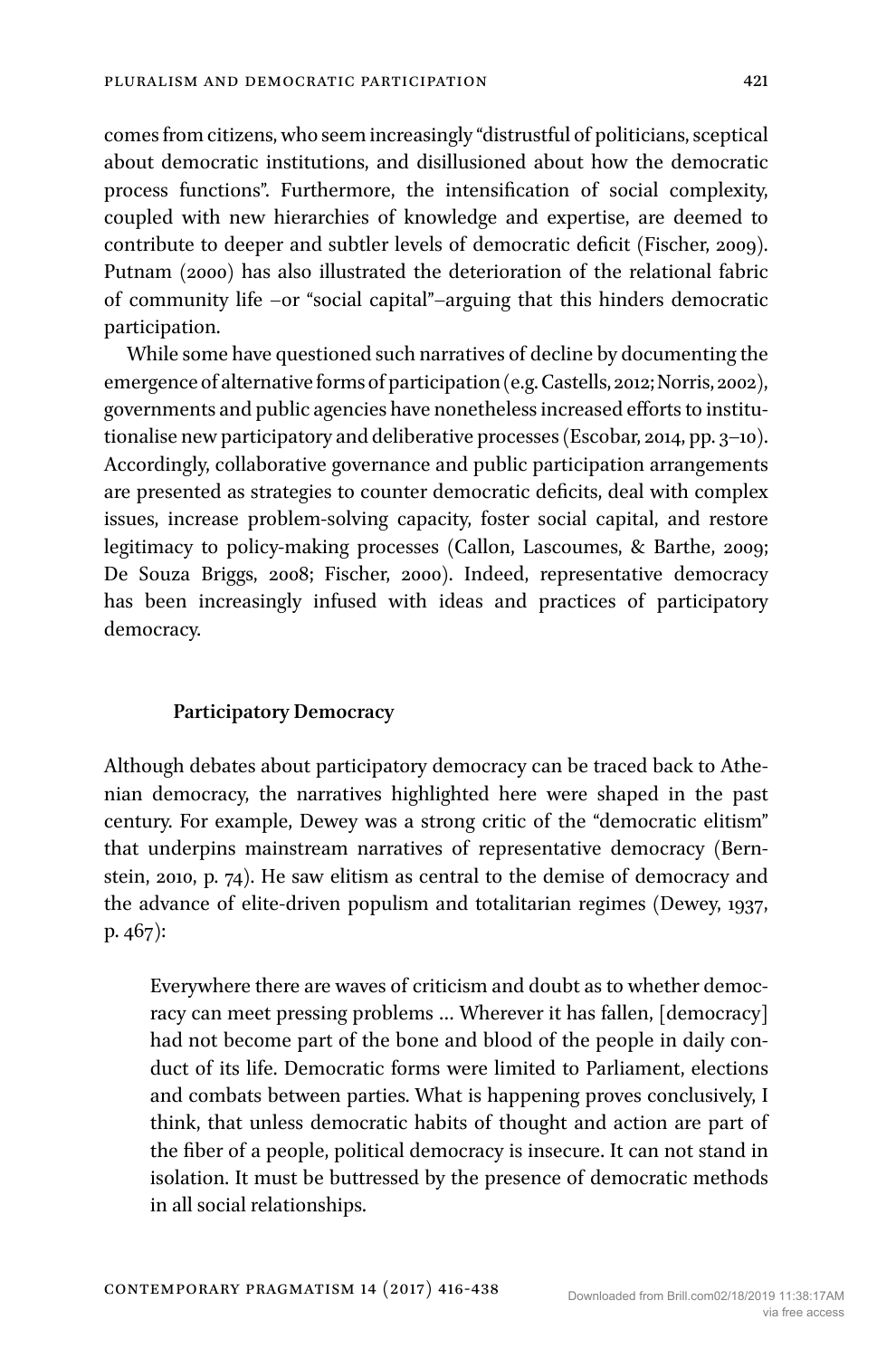Dewey understood democracy as more than a form of government. He saw it as a way of life and placed at its heart "the necessity for the participation of every mature human being in formation of the values that regulate the living of [people] together", thus arguing that this is "necessary from the standpoint of both the general social welfare and the full development of human beings as individuals" [\(Dewey, 1937,](#page-19-3) p. 457). The revival of this participatory idea of democracy started in the 1960s (e.g. [Pateman, 1970\)](#page-21-5). It can be broadly defined as a form of democracy that enables extensive participation of citizens in ongoing decision-making, whether it is at national or local level, or within communities or organisations [\(Saward, 2003](#page-21-0), p. 149). Whereas representative democracy leaves politics to specialists and experts, participatory democracy compels citizens to encounter other citizens without intermediaries, and therefore politics is seen as the art of participating in planning, coordinating and enacting collective futures ([Barber, 2003,](#page-18-2) pp. 152, 153).

Participatory democrats come in many stripes, but they share a critique of the aggregation-based logic of pluralism in representative democracy ([Barber, 2003; Hirst, 1990,](#page-18-2) pp. 38–56; [Mouffe, 1992; Pateman, 1970](#page-21-6)). That is, they argue that aggregating citizens' preferences through interest groups and political parties alone may look neutral but "in practice supports and serves the powerful", that is, those most capable of mobilising resources to support their interests ([Dryzek, 2010,](#page-19-11) p. 91). Their contention is that this can subsume or ignore difference and conflict, resulting in the exclusion of citizens, values and perspectives –especially those of marginalised and oppressed groups. Accordingly, participatory democrats start from the recognition that there are multiple legitimate ways of being, experiencing and shaping the world, but they go beyond notions of pluralism where that multiplicity is to be aggregated through competition rather than engaged through participation.

For instance, radical pluralists like [Mouffe \(1996, p. 246\)](#page-21-7) argue that pluralism is not merely a fact "that we must bear grudgingly or try to reduce". Instead, she advocates a pluralism that "gives a positive status to differences and refuses the objective of unanimity and homogeneity which is always revealed as fictitious and based on acts of exclusion" (Ibid.). Nonetheless, she criticises "extreme pluralism" that uncritically values all differences, and proposes limits because there are certain differences that are "constructed as relations of subordination and should therefore be challenged" [\(Mouffe, 1996](#page-21-7), p. 247). From this perspective, to engage across their differences, citizens should ideally embrace a "democratic attitude that converts antagonism into agonism, fighting into critical engagement, enemies into adversaries who are treated with respect" ([Dryzek, 2010](#page-19-11), p. 92).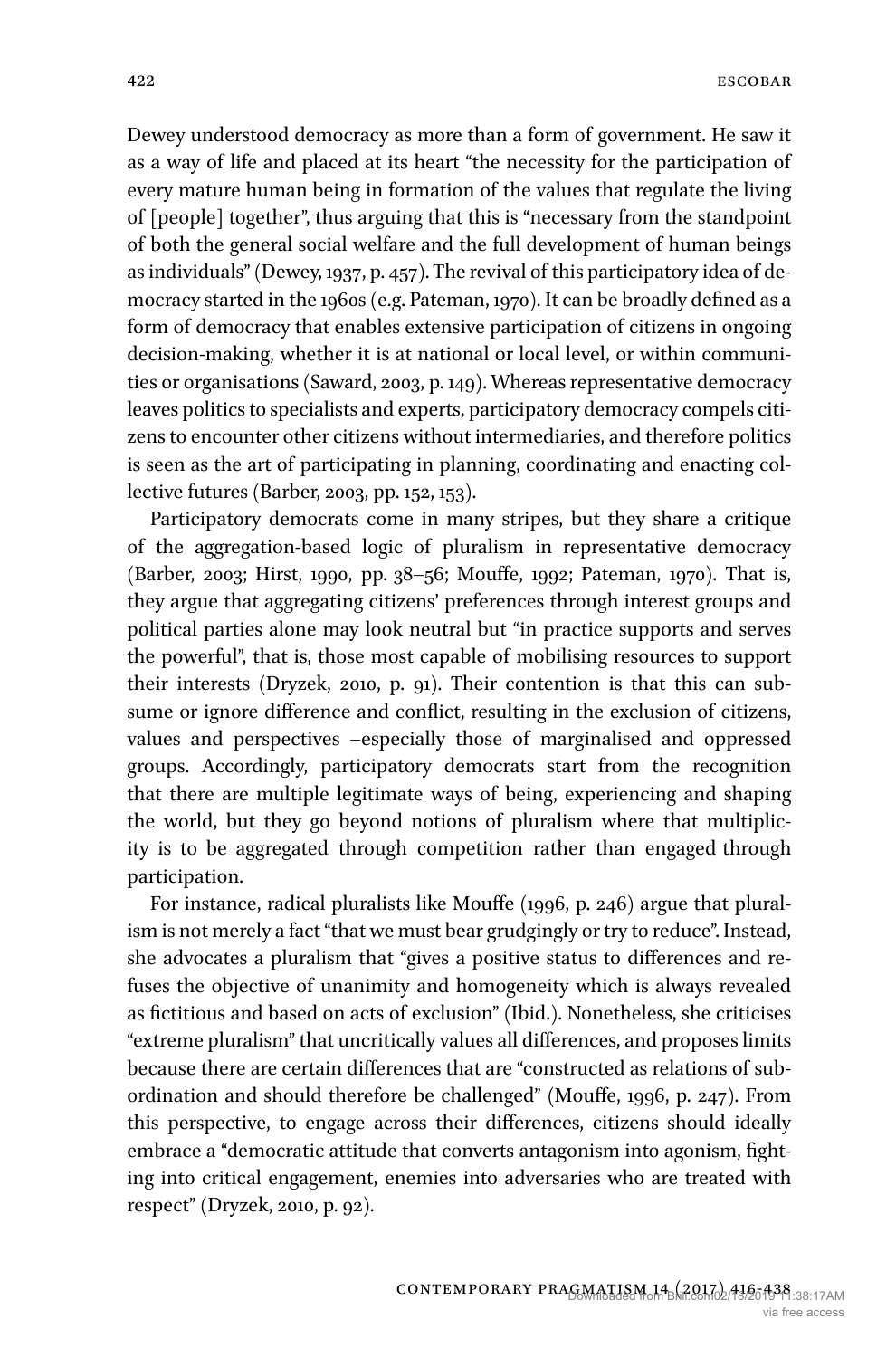The notion of pluralism that traverses different versions of participatory democracy chimes well with James' calls for critical engagement with different viewpoints and worldviews. His "engaged pluralism" eschews the relativism of incommensurable frameworks and paradigms, and demands that citizens "reach out to the points of contact where we can critically engage with each other" [\(Bernstein, 2010](#page-18-0), p. 62). Accordingly, participatory democrats dispute the idea that conflict is intractable and can only be addressed through aggregation, competition, bargaining and toleration. Instead, they propose "a politics that can transform conflict into cooperation through citizen participation, public deliberation, and civic education" ([Barber, 2003,](#page-18-2) p. 135).

If representative democracy imagines 'the public' as forming itself through electoral contests and interest group dynamics, participatory democracy imagines a multiplicity of publics developed through processes of collective association, collaboration, struggle and civic education. For [Dewey \(1927, pp. 131,](#page-19-4) [137, 142\)](#page-19-4), the 'general public' is a potentially paralysing abstraction. Only when publics are assembled around specific issues, and embodied locally, they can become democratic agents: "We lie … in the lap of an immense intelligence. But that intelligence is dormant and its communications are broken, inarticulate and faint until it possesses the local community as its medium" ([Dewey, 1927](#page-19-4), p. 219). Participatory democrats have since emphasised 'the local' as the key site for democratic participation (e.g. [Barber, 2003; De Souza](#page-18-2) [Briggs, 2008](#page-18-2)). This entails decentralisation and devolution of power across social and policy worlds. For instance, in [Hirst's vision \(1997, p. 64\)](#page-20-3), a "pluralist state" would exist to "protect and serve the self-governing associations". Accordingly, participatory democrats have often emphasised extending participation in decision-making to other processes and institutions in society –e.g. workplaces, family– and not just the state ([Dryzek, 1990,](#page-19-8) p. 220; [Pateman, 1970](#page-21-5)). This stems from the view that social and economic equality are important to democracy, alongside "narrower views of political equality" based on voting rights ([Saward, 2003,](#page-21-0) p. 72).

The kind of citizen that citizens are invited to be in participatory democracy departs considerably from the minimalist role offered by the Schumpeterian model of representative democracy. Nonetheless, critics often point out that taking on this enhanced role may be too much to ask of citizens. A century ago, [Lippman \(1927, pp. 54–55\)](#page-20-4) argued that most citizens are likely to be ill-informed, gullible, disinterested, partisan and lacking knowledge, creativity and problem-solving capacity. Consequently, his solution was to leave politics to leaders and experts. This spurred an emblematic debate with Dewey, who counter-argued that "the cure for the ills of democracy was a more radical and committed democracy" ([Bernstein, 2010](#page-18-0), p. 80). Dewey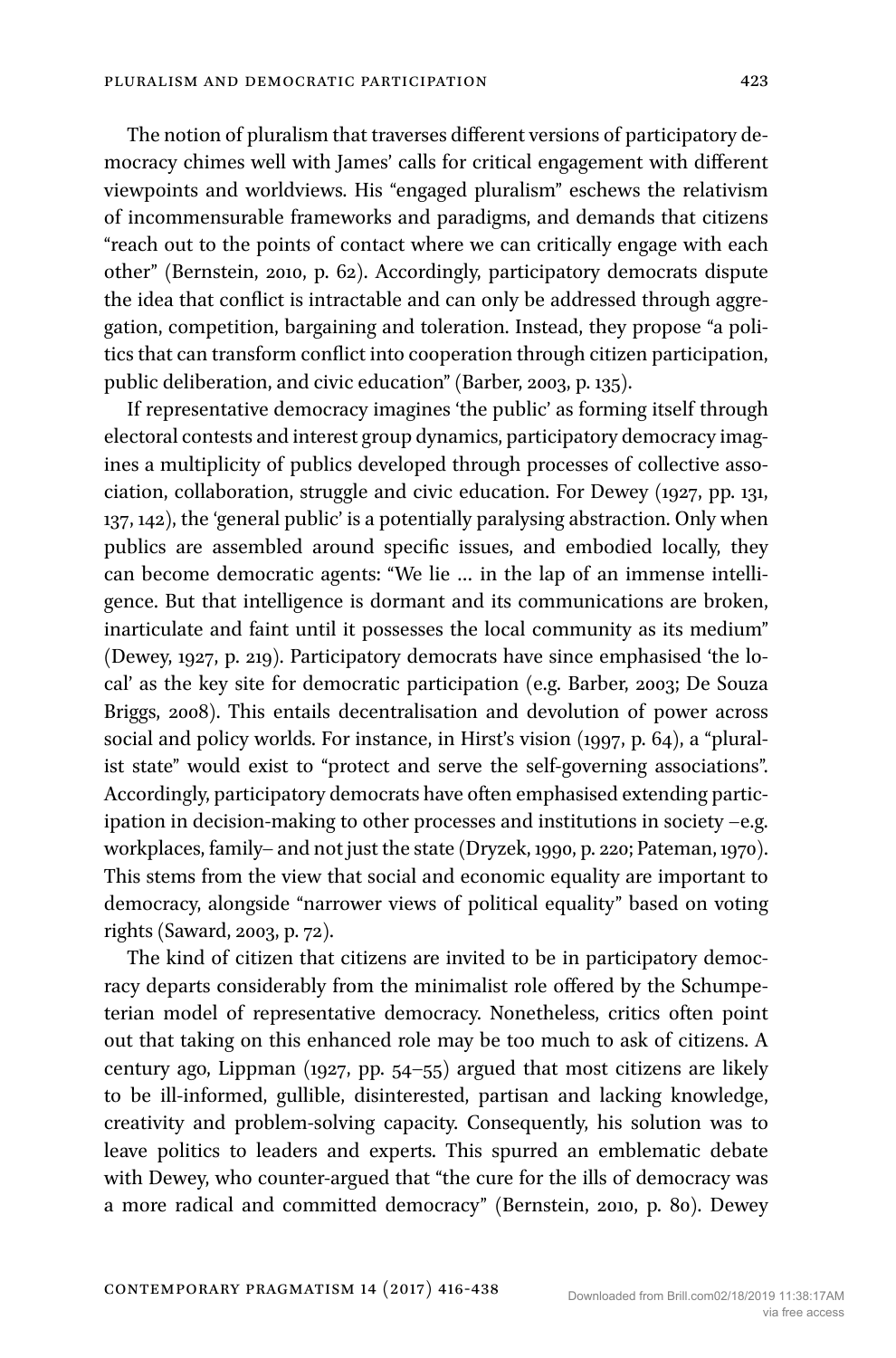consistently defended his "faith in the capacity of human beings for intelligent judgement and action if the proper conditions are furnished" (quoted in [Bernstein, 2010,](#page-18-0) p. 75).

This developmental understanding of citizen participation became a defining feature of participatory democracy. For instance, [Pateman \(1970, p. 43\)](#page-21-5) emphasised that participation not only produced outputs in the form of policies and decisions, but also generated educative effects that contributed to the "development of the social and political capacities of each individual". This highlights two important dimensions in participatory democracy. On the one hand, the sense of efficacy that can be developed by citizens "taking advantage of opportunities for genuine participation in decisions affecting their lives" [\(Saward, 2003](#page-21-0), p. 71). On the other, the view that citizens are not "pre-packed bundles of fixed preferences and fixed propensities" but they have potential that can be "nurtured and shaped, for their benefit and for that of their societies" [\(Saward, 2003,](#page-21-0) p. 72). The Lippman/Dewey debate is still very much alive today, as anyone involved in developing engagement processes knows too well (see [Escobar, 2014](#page-19-10), pp. 213–241). However, practices of participatory democracy, despite pitfalls and shortcomings, demonstrate that citizens can be capable problem-solvers and policymakers [\(De Souza](#page-19-12) [Briggs, 2008; Fischer, 2000, 2009; Fung, 2004; Fung & Wright, 2003a; Smith,](#page-19-12) [2009](#page-19-12)).

The ideals of participatory democracy have informed the mushrooming of engagement processes across the world (e.g. [www.participedia.net\)](http://www.participedia.net). An emblematic exemplar of the translation of those ideals into institutional practices is the case of participatory budgeting (PB). PB originated in the Brazilian city of Porto Alegre in the late 1980s, when the newly elected government of the Workers Party sought to develop mechanisms for citizen participation in local governance. This was to fulfil their "pro-poor" electoral commitment ([Smith,](#page-22-2) [2009](#page-22-2), p. 35), as well as break with decades of generalised political patronage and civic dissatisfaction with representative institutions in Brazilian political life [\(Baiocchi, 2005](#page-18-5), pp. 9–13). PB is a democratic innovation based on a simple idea: involving citizens in making decisions about public expenditure.

The Porto Alegre process entails a series of periodic assemblies over several months at neighbourhood, district and municipal levels (for an overview see [Smith, 2009](#page-22-2), p. Chapter 2). Citizens set local priorities at the popular assemblies and then send delegates to the strategic committees, where they work with public officials to make decisions regarding the distribution of resources. Then, the mayor takes the budget to the legislature for formal approval ([Baiocchi, 2005](#page-18-5), p. 9). The evaluations of the first decade of PB in Porto Alegre highlighted the challenges of introducing this participatory mechanism in the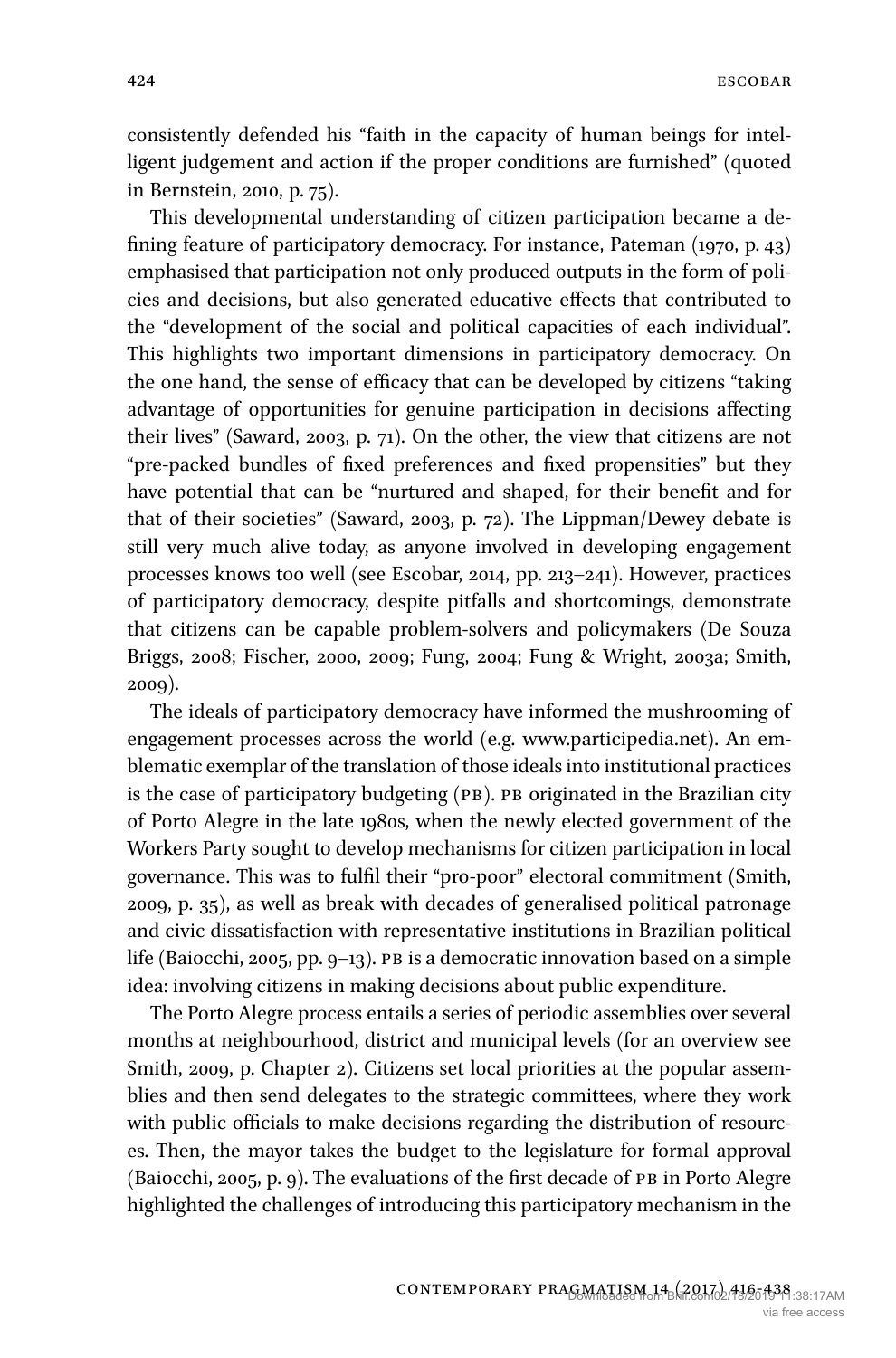face of existing administrative and community activist cultures, but they also noted its remarkable achievements regarding improvements for the poorest areas in a city with over 1.3 million citizens (see for instance [Baiocchi, 2005;](#page-18-5) [Sintomer & Gret, 2005; Wampler, 2007\)](#page-18-5). As [Baiocchi \(2005, p. 14\)](#page-18-5) explains, up to 21% of a budget that in 2001 was U.S.\$610 million was allocated through PB to hundreds of projects that

have contributed to an increase to almost full coverage in sewage and water, a threefold increase in the number of children in municipal schools, and significant increases in the number of new housing units provided to needy families. Porto Alegre's expenditures on certain areas, such as health and housing, are much higher than the national average, and the municipality has tended over the years to spend less in administrative costs.

In 2001, over 16,600 citizens were taking part in PB ([Smith, 2009](#page-22-2), p. 1). Remarkably, PB succeeded in attracting "broad-based participation from the poorer strata of Porto Alegre's citizenry" –with women, ethnic minorities, and low income and low education participants being overrepresented when compared to the city's population– and proved successful in "effectively linking that participation to redistributive outcomes" ([Baiocchi, 2005](#page-18-5), pp. 14–15). PB soon became a signature policy of the Workers Party across Brazil, although other parties have sometimes kept it when taking power [\(Wampler, 2007](#page-22-3)). Inspired by the 2001 World Social Forum in Porto Alegre, activists and political entrepreneurs took the idea and tried, with variable fortune, to adapt it in other countries [\(Röcke, 2013\)](#page-21-8). Since then, PB has reached global diffusion with thousands of processes across the globe, although it is important to note that PB has become a popular label sometimes attached to processes that bear little resemblance to the emancipatory Porto Alegre model [\(Baiocchi & Ganuza,](#page-18-6) [2014](#page-18-6)).

### **Deliberative Democracy**

Since the 1990s, deliberative theory and practice have built on, and rekindled, some of the ideals of participatory democracy (for an overview see [Elstub,](#page-19-13) [2010\)](#page-19-13). Indeed, deliberative democracy shares much with its participatory counterpart. The distinguishing feature, however, is its emphasis on communication as the key dimension in democratic participation. This discursive focus is underpinned by the claim that "political decision-making should be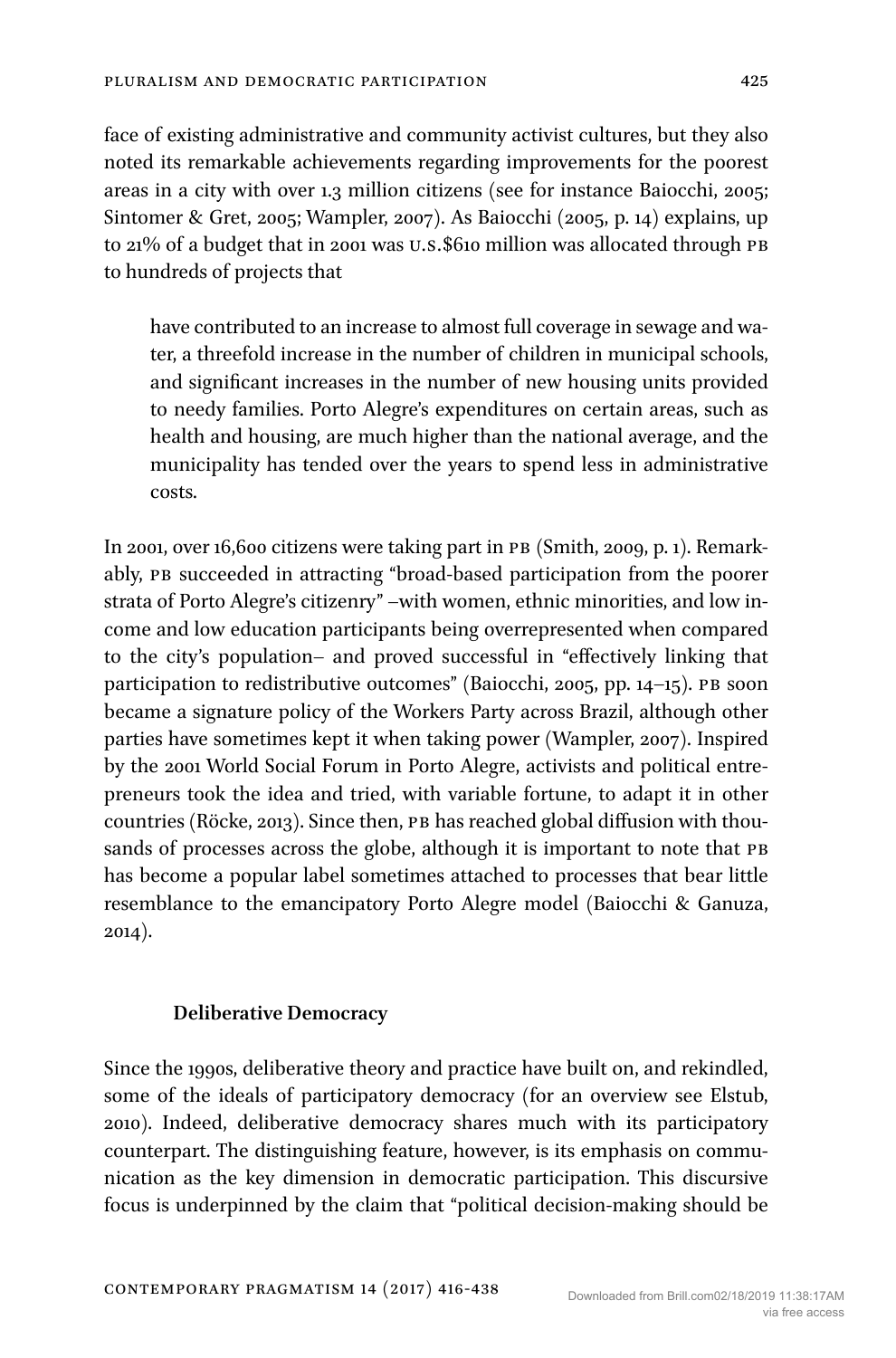talk-centric rather than voter-centric" [\(Elstub & McLaverty, 2014,](#page-19-5) p. 1). Deliberative democrats also highlight the inadequacy of "aggregative conceptions", arguing that democracy is more than just counting heads: "it must involve discussion on an equal and inclusive basis, which deepens participants' knowledge of issues, awareness of the interests of others, and the confidence to play an active part in public affairs" [\(Saward, 2000,](#page-21-9) p. 5).

Democracy is thus seen not as "a market for the exchange of private preferences" but as a discursive forum for the exchange of public reasons and the creation of public agreements [\(Parkinson, 2004](#page-21-10), p. 379). Ideally, in that forum, "no force except that of the better argument is exercised" ([Habermas, 1975](#page-20-5), p. 108; for a critique see [Shapiro, 1999\)](#page-22-4), and there is room for reasons and emotions through inclusive communication dynamics that enable diverse forms of expression, argumentation and reciprocity ([Escobar, 2011; Morrell, 2010; Young,](#page-19-14) [2000](#page-19-14)). Crucially, deliberation entails "communication that induces reflection on preferences, values and interests in a non-coercive fashion" ([Mansbridge et](#page-20-6) [al., 2010](#page-20-6), p. 65). The goal is to facilitate conversations that generate

reasonable, well-informed opinions in which participants are willing to revise preferences in light of discussion, new information, and claims made by fellow participants. Although consensus need not be the ultimate aim of deliberation, and participants are expected to pursue their interests, an overarching interest in the legitimacy of outcomes (understood as justification to all affected) ideally characterizes deliberation.

[chambers, 2003,](#page-18-7) p. 309

In other words, participants make decisions not by counting what preferences have greater numerical support but "by determining which proposals the collective agrees are supported by the best reasons" ([Young, 2000](#page-22-0), p. 23). Therefore, deliberative democrats argue that "public deliberation of free and equal citizens" is the core of legitimate decision-making and self-government ([Bohman, 1998](#page-18-8), p. 401). Moreover, they claim that "deliberation improves the quality and acceptability of collective decisions" [\(Saward, 2003](#page-21-0), p. 147).

The notion of pluralism that underpins deliberative democracy builds on the engaged pluralism previously explored but, again, places further emphasis on the role of discourse in consensus-building. In [Table 1,](#page-2-0) I used the label 'discursive pluralism' to capture the deliberative democrat's assumption that difference and disagreement can be not only expressed but also actively addressed through dialogue and deliberation [\(Escobar, 2011,](#page-19-14) pp. 38–44). As [Dryzek \(2010, p. 93\)](#page-19-11) notes, many pluralist schools agree that pluralism is both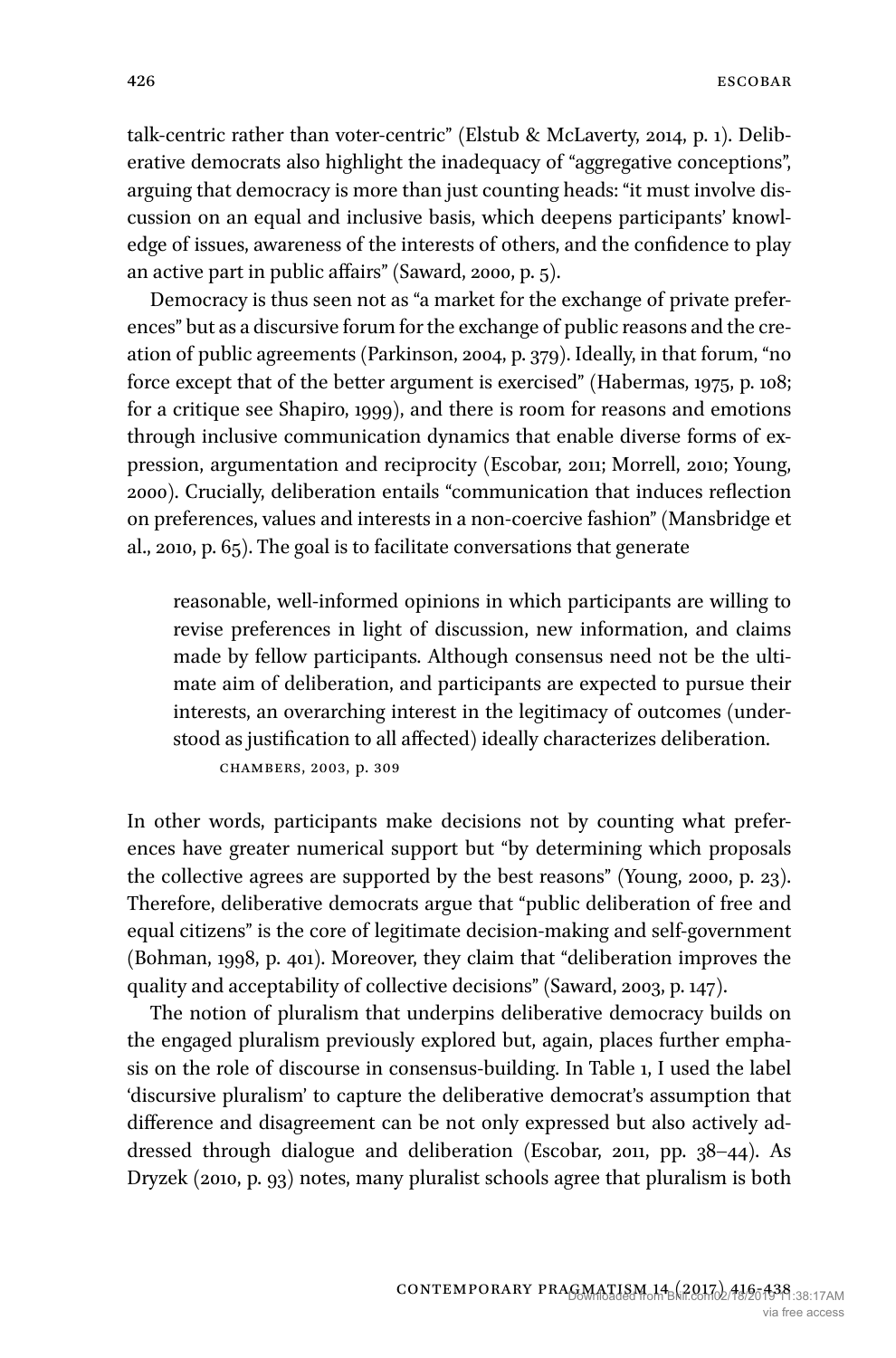valuable and problematic, and they "see communication across difference as key to resolution".

Accordingly, Schlosberg (2008, p. 149) argues that, even if incommensurable, values and beliefs can be shared, or at least understood, across differences. However, it is crucial that, echoing earlier references to agonism, addressing conflict does not translate into the dismissal of diversity ([Schlosberg, 2008,](#page-21-1) p. 150). To deal with this careful balance, deliberative democrats prize reciprocity, which means that "citizens must provide reasons in terms that those with whom they disagree can accept" ([Dryzek, 2010,](#page-19-11) p. 102; [Gutmann & Thompson,](#page-20-7) [1996\)](#page-20-7). Therefore, discursive pluralism implies that difference and disagreement can be productively engaged through deliberation insofar they are communicated in terms that others may recognise as legitimate. Although deliberative democracy often strives for consensus, it acknowledges the inevitability of conflict and the desirability of difference. From this perspective, the key to conflict resolution is "the reconstruction of private or partial interests into publicly defensible norms" through sustained deliberation [\(Barber, 2003,](#page-18-2) p. 135; [Dryzek, 1990](#page-19-8), p. 124).

Deliberative democracy pays considerable attention to how publics are made. It does not treat 'the public' as a given, but emphasises that publics should be developed by engaging citizens with diverse beliefs, values and views in dialogue and deliberation with others. This is a response to the challenge –also levelled against participatory democracy– that most citizens cannot realistically be well informed on public issues, and therefore are incapable of considered judgement on matters of policy and governance. Deliberative democracy seeks to transform citizens' possibly uninformed views and preferences through open and inclusive discussion –in contrast to aggregative electoral procedures that merely register those views and preferences uncritically [\(Saward, 2003](#page-21-0), p. 121).

In deliberative democracy, publics are therefore made through deliberation that transforms private preferences through the discipline of justification – that is, deliberators must offer public reasons in support of their alternative ideas about what constitutes the common good in the pursuit of policies and decisions. Public deliberation is thus an open arena for testing ideas, evidence and arguments on their own merits –in contrast to the power dynamics of interest group bargaining.

Diversity and inclusion are crucial to robust public deliberation. Accordingly, demographic diversity plays an important role in ensuring that deliberative processes involve a range of citizens across the social and economic spectrum –e.g. age, gender, ethnicity, income, education. This has been termed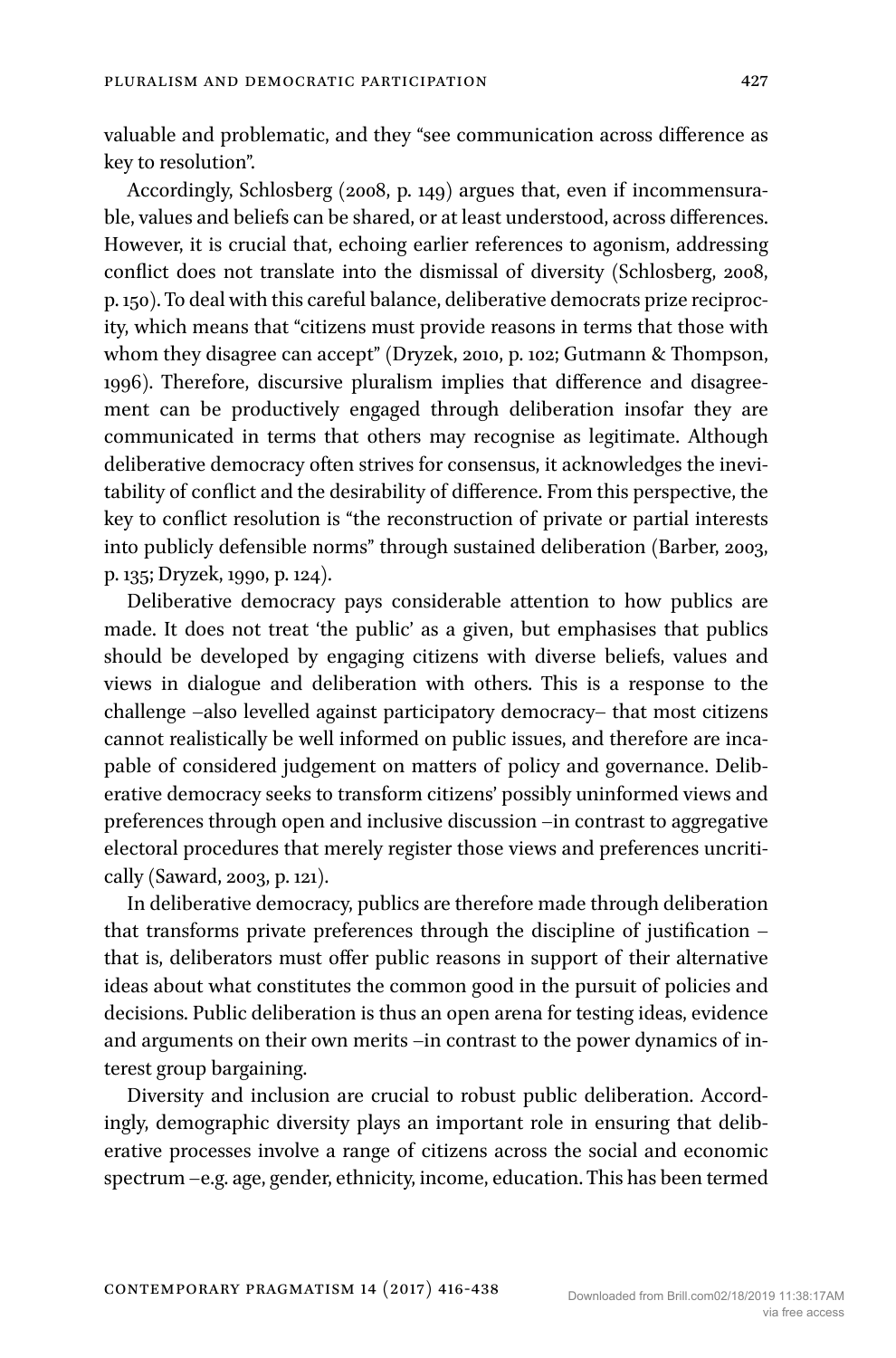by [Phillips \(1995\)](#page-21-11) as the "politics of presence", and the argument is that demographic diversity can help to ensure that a variety of perspectives and experiences are represented in deliberation. However, to avoid the essentialism of assuming that citizens with certain demographic characteristics can in any way be representative of a particular social group, deliberative democrats are increasingly placing emphasis on discursive diversity (see [Dryzek & Niemeyer,](#page-19-15) [2010](#page-19-15)). This means including a variety of discourses, that is, worldviews, beliefs, values and ideas articulated through communication. This is based on the idea that a forum that includes 100 participants who are demographically diverse, but actually think and talk similarly, is arguably less diverse –from a deliberative perspective– than a forum with 10 participants who actually express very different viewpoints and worldviews.

The kind of citizen that citizens are invited to be in deliberative settings is that of informed deliberator engaged in sense-making, problem-solving and considered judgement. This shares participatory democracy's belief in the potential of all citizens to engage meaningfully with public affairs. But it also emphasises that the capacity and competence for considered judgement is not only developed through mere participation, but through engagement in communication that features deliberative qualities. For instance, participating in processes that only bring together like-minded people may not foster the kind of exposure to difference and disagreement that deliberative democrats argue can be transformative (e.g. [Mutz, 2006; Sunstein, 2009](#page-21-12)). The learning and shaping of ideas that takes place in inclusive deliberative interaction is, in this view, crucial to develop the kind of informed judgement needed for making public policies and collective decisions.

In practice, deliberative democracy can be understood at a macro or a micro level. The former concerns the "public sphere", which is a space –distinct from the state and the market– for political engagement through discursive interaction ([Fraser, 1990,](#page-20-8) p. 57). This includes the "ebb and flow of public debate carried on in the media, in private conversations, in formal and informal settings, from pubs to parliaments and back again" [\(Parkinson, 2004](#page-21-10), p. 380; [Parkinson](#page-21-13) [& Mansbridge, 2012](#page-21-13)). In turn, the micro level focuses on forums and processes emerging at the interface between official and public spheres. Most thinking and experimentation regarding deliberative practices has taken place at this micro level. In particular, one democratic innovation –mini-publics– has seen continuous development over the last two decades. In the remainder of this section I introduce mini-publics to illustrate how deliberative ideas have been translated into practices.

The idea of mini-publics was first proposed four decades ago by [Dahl \(1989a,](#page-19-16) [p. 342\)](#page-19-16) as a mechanism for involving citizens in dealing with public issues. He called it 'minipopulus': an assembly of citizens, demographically representative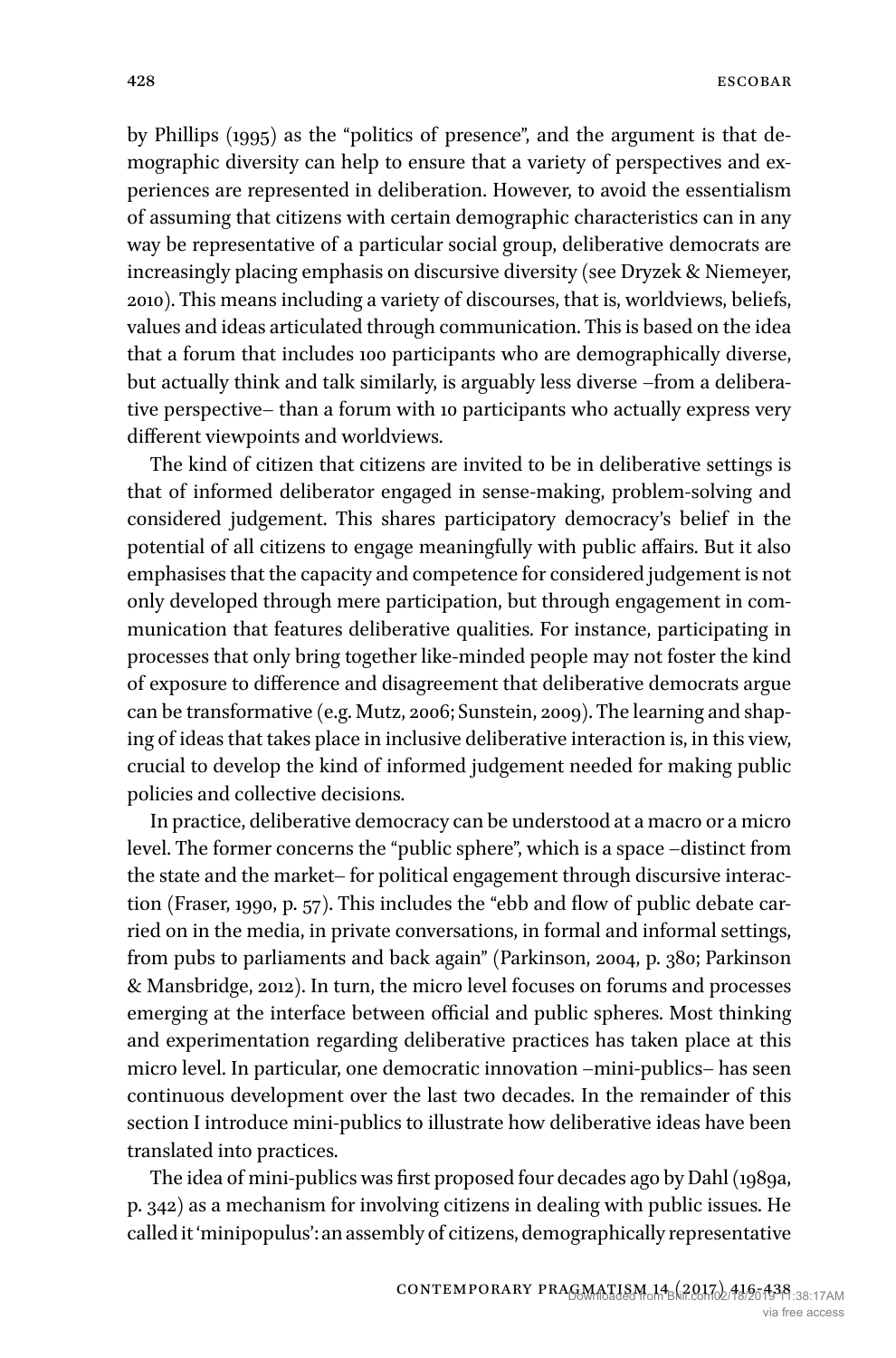of the larger population, brought together to learn and deliberate on a topic in order to inform public opinion and decision making. A growing number of democratic innovations have proliferated globally based on this idea, from citizens' juries, to planning cells, consensus conferences, deliberative polls and citizen assemblies (for overviews [Elstub, 2014; Smith, 2009,](#page-19-17) pp. 72–110). They have been used to deal with topics ranging from constitutional and electoral reform, to controversial science and technology, and myriad social and policy issues (e.g. health, justice, planning, sectarianism).

Mini-publics are typically made up of quasi-randomly selected citizens, for instance, chosen by lot from the electoral roll or a similar proxy for the relevant population. The principle is that everyone affected by the topic in question has an equal chance of being selected, and this underpins the arguments that can then be made about its legitimacy ([Carson & Martin, 1999\)](#page-18-9). Stratified random sampling is typically used to ensure the inclusion of a range of demographic characteristics from the broader population. The purpose is to assemble a microcosm of 'the public', a mini-public. They vary in size from around twenty participants in citizens' juries to hundreds in deliberative polls. Therefore, smaller mini-publics cannot be representative but still aim to be demographically diverse [\(Hendriks, 2005](#page-20-9), p. 96). The process usually has at least three stages:

- Learning phase. Participants are supported to learn about the topic by scrutinising evidence, views and testimonies presented, for instance, by experts, officials, activists and relevant stakeholders. A Stewarding Board usually oversees the process to ensure that the information and opinion provided are balanced and reflect the variety of perspectives on the issue.
- Deliberative phase. Aided by impartial facilitators, participants then engage in small group deliberation where they reconsider their initial views and preferences on the topic in the light of the evidence and testimonies from the learning phase, but also with respect to the arguments and experiences of their fellow deliberators.
- Decision-making phase. Depending on the topic and type of mini-public, this leads to a particular recommendation or decision articulated in a final report or statement. That is the case in consensus-oriented mini-publics such as citizens' juries, consensus conferences and citizens' assemblies. In research-oriented mini-publics, such as deliberative polls, the aim is not consensus, but measuring through pre- and post- surveys how citizens' preferences may change through learning and deliberation.

Mini-publics offer an innovative way of answering a fundamental question: How would citizens deal with a given issue if they had the time and resources to learn and deliberate about it in order to reach an informed decision? Evidence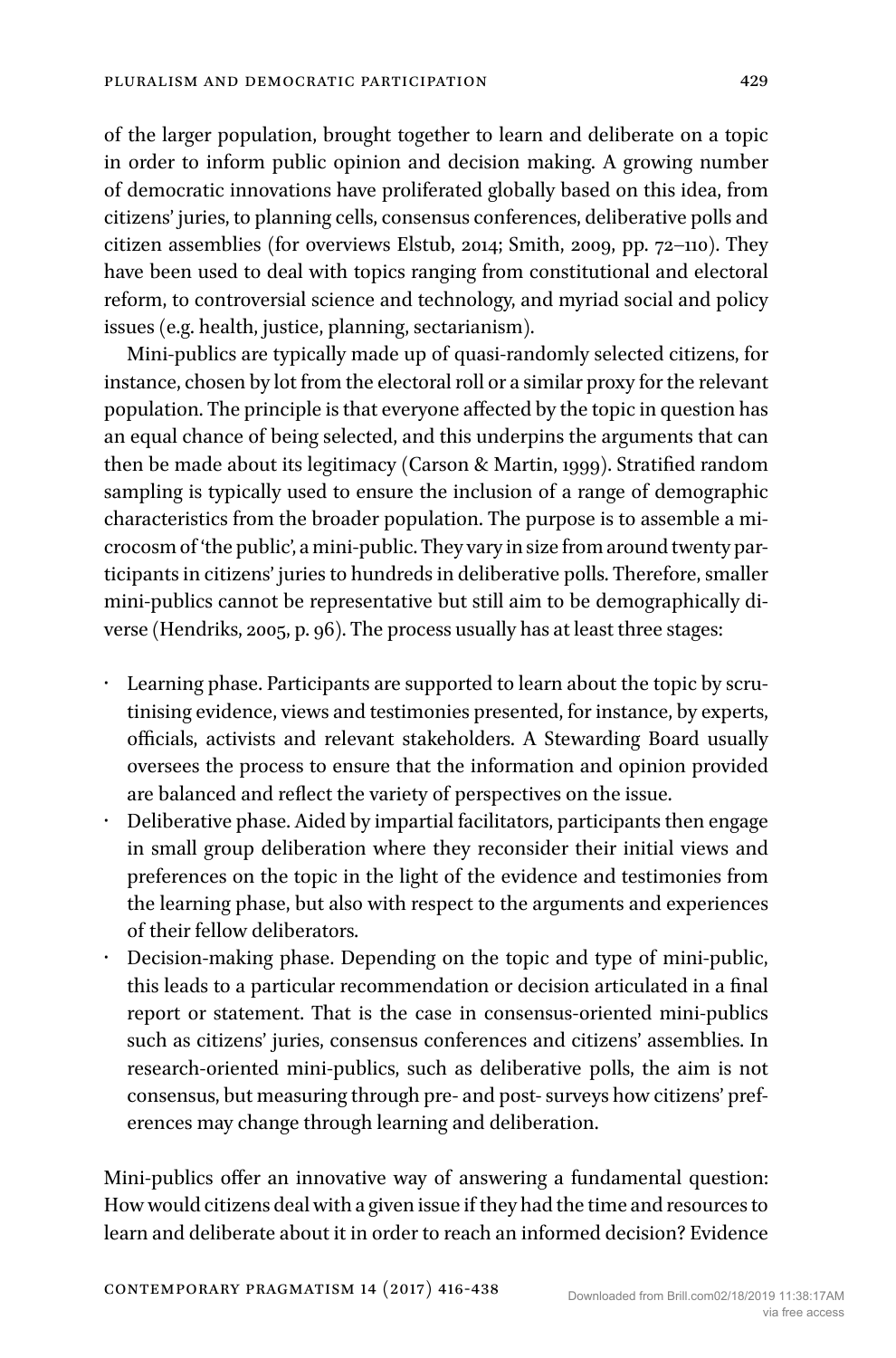from mini-publics consistently suggests that, when given time and resources to learn and deliberate, citizens can come to grips with complex issues and produce considered recommendations [\(Elstub, 2014; Grönlund, Bächtiger, &](#page-19-17) [Setälä, 2014; Roberts & Escobar, 2015\)](#page-19-17). This section concludes with a snapshot of an emblematic mini-public.

When the issue of electoral reform gained momentum in British Columbia (Canada), the government adopted an unusual approach. Instead of leaving it to political parties –with clear vested interests in the issue– they tasked citizens with reviewing the electoral system and, if judged necessary, propose a new one. Accordingly, the British Columbia Citizens' Assembly on Electoral Reform was formed in 2004, including 160 randomly selected citizens. There were one man and woman –across a range of ages– for each of the 79 electoral districts, plus two Aboriginal participants. Assembly participants were given a stipend for their work. The process involved several weekend assembly sessions over 10 months, and public hearings hosted by the participants in their local communities. The Assembly went through learning, deliberative and decision-making stages, and produced a final recommendation to the British Columbia legislature. The proposal for the Assembly's preferred electoral system was then put to the citizenry through a referendum. In the end, the proposal received considerable public support  $(57%)$  but missed by  $3%$ the required threshold. To this day, and alongside subsequent constitutional assemblies in Ontario, Netherlands and Ireland, this case remains one of the most ambitious attempts to embody deliberative ideals in a new type of democratic institution ([Fournier, van der Kolk, & Carty, 2011; Warren & Pearse, 2008\)](#page-20-10).

#### **Conclusions: A Vibrant Ecology of Participation Practices**

Prominent post-war theorists constructed a narrative of democracy that emphasised leadership, competition, aggregation and minimalist citizenship. This understanding of representative democracy became so influential that many subsequent scholars felt no need to justify it. Indeed, it became the mainstream narrative, and the benchmark by which democracy was to be understood, measured and analysed. Accordingly, as [Saward \(2003, pp. 42–47\)](#page-21-0) explains, important ideological assumptions were built into that narrative and presented as mere descriptions of the 'reality' of democratic politics. Amongst the critics of this narrative, however, were participatory democrats who since the 1960s rekindled the pre-war ashes of Dewey's vision for democracy and participation. Participatory democracy grew, in theory and practice, thus permeating mainstream narratives with strong arguments about pluralism, inclusion, and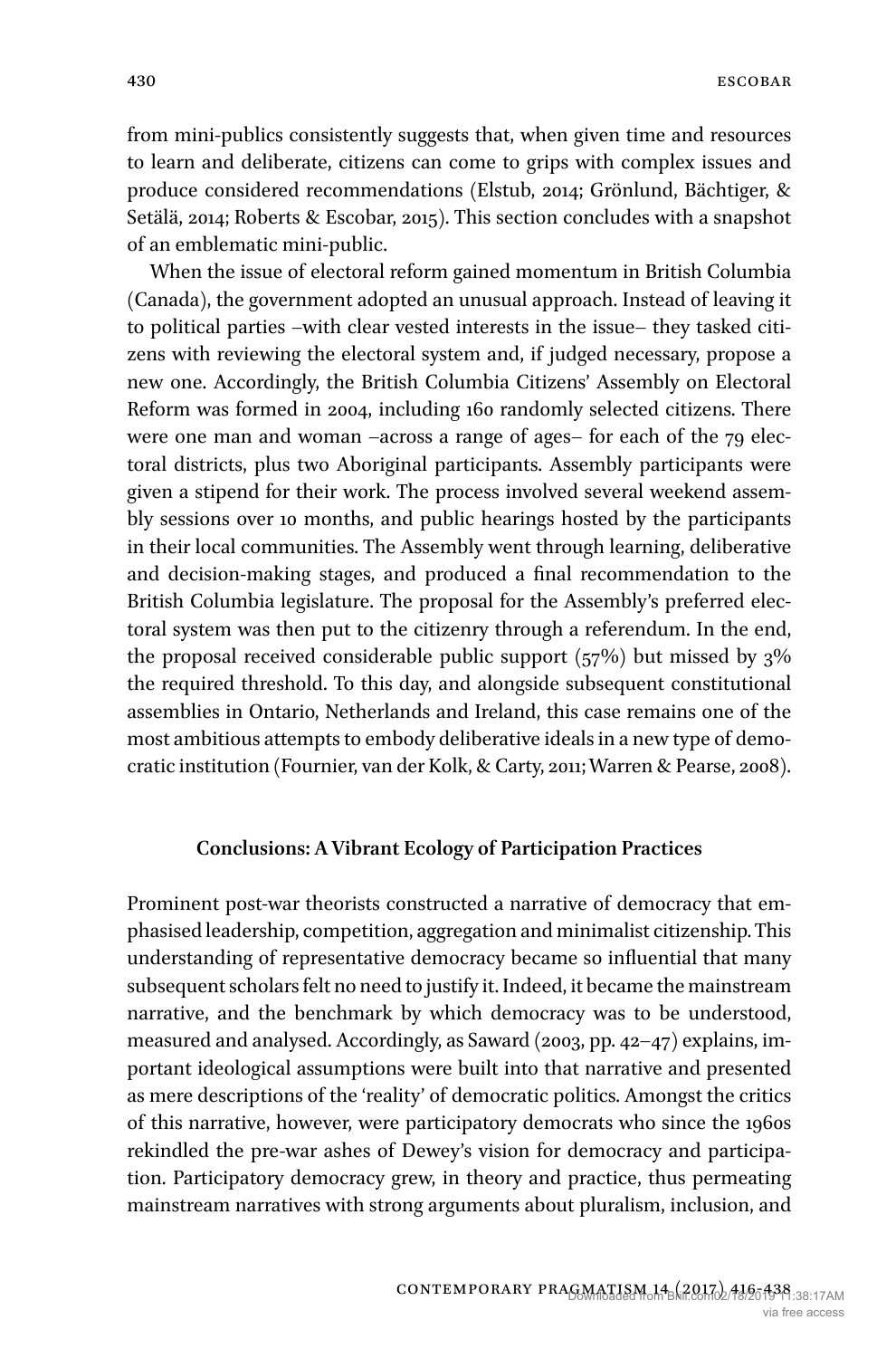citizen empowerment and education. Since the 1990s, deliberative democrats built on participatory ideals, but also developed distinct normative and practical dimensions around the communicative fabric of democracy.

In the last two decades, there have been robust theoretical and empirical critiques of participatory and deliberative democracy, and the challenges of turning ideals into practices have become apparent. This has rekindled debates over whether citizens are willing and capable to participate and deliberate (e.g. [Fischer, 2000; Hibbing & Theiss-Morse, 2002; Neblo et al., 2010\)](#page-19-18); how to ensure inclusion and diversity, and their effects on group dynamics (e.g. [Mutz,](#page-21-12) [2006; Sunstein, 2009; Young, 2000\)](#page-21-12); whether participation and deliberation are feasible in the face of interest-based politics (e.g. [Forester, 1988; Hendriks, 2011;](#page-20-11) [Shapiro, 1999\)](#page-20-11); whether participatory processes seek enrolment and co-option rather than empowerment (e.g. [Cooke & Kothari, 2001; Cornwall & Coelho,](#page-18-10) [2007](#page-18-10)); whether emancipatory practices are giving way to technocratic or depoliticised participatory processes [\(Baiocchi & Ganuza, 2017; Lee, 2015](#page-18-11)); and the challenge of scaling up deliberation to develop large deliberative systems ([Parkinson & Mansbridge, 2012\)](#page-21-13).

In isolation, none of the three models sketched here are fully satisfactory. Representative democracy, as shown earlier, can be an easy target for criticism. However, as [Saward \(1998, p. 64\)](#page-21-14) argues, participatory and deliberative democracy can't fully substitute representative democracy, and indeed they often require aggregative mechanisms for resolution and decision-making. Nonetheless, participatory budgeting and mini-publics are good examples of how different understandings of democracy can coalesce into one process that involves participation, deliberation and voting –the core constitutive practices of the three models. Accordingly, these practices can be combined in productive ways. For instance, voting after a deliberative process can combine two important democratic goods: informed and considered decision-making through deep deliberation, and legitimate decision-making through large-scale expression of popular preferences using the ballot.

Therefore, these three ways of understanding democracy overlap and can be enacted in complementary ways by combining and sequencing their constitutive practices. However, it is important to acknowledge their distinctiveness. For example, there can be deliberative democracy without participatory democracy and vice versa. Deliberation can take place amongst political or policy elites (e.g. [Steiner, 2004\)](#page-22-5), which is normatively desirable but doesn't fulfil broader participatory ideals of inclusion. By the same token, participation can take place without deliberation, for instance, when citizens engage only with the like-minded, interact on the basis of interest-based bargaining, or take part in protests and boycotts. All of these are of course legitimate courses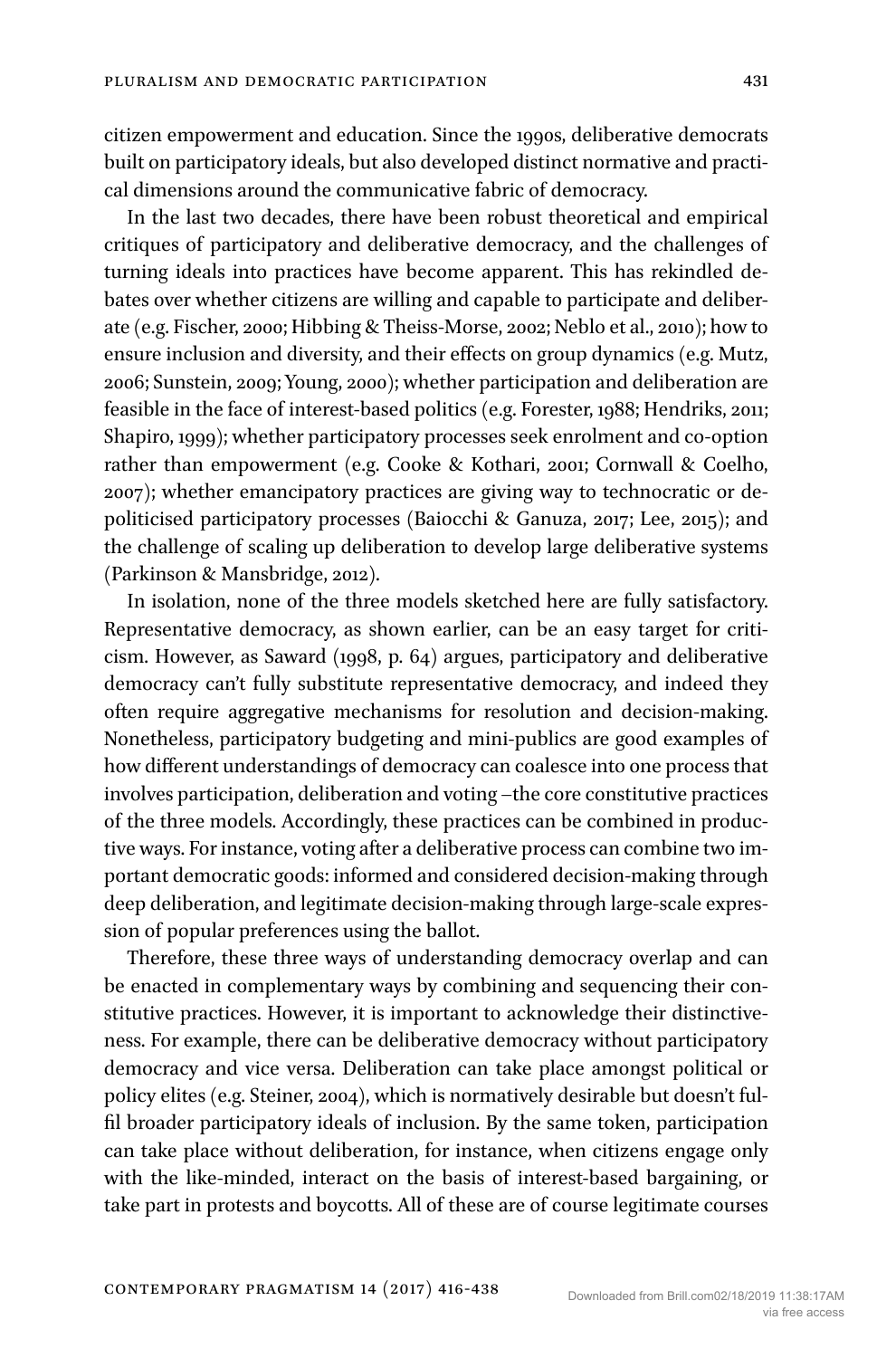of action in democratic life. But the point is that these different forms of participation can play different functions, and therefore their combination may offer new options that realise a broader range of democratic goods. This is exemplified in the case of participatory budgeting noted earlier on –with citizens and elected representatives engaging in both aggregative and deliberative modes of collective decision-making as part of a process that mobilises people to generate legitimacy, inclusion, transparency, scrutiny and problem-solving. Nonetheless, at the moment, elitist narratives of representative democracy can too easily overhaul participatory and deliberative counter-narratives in practice [\(Escobar, 2014,](#page-19-10) pp. 213–242). This much has been learned from ambitious processes like the crowd-sourcing of the new Icelandic constitution, halted in the end by political and interest group elites ([Gylfason, 2013\)](#page-20-12).

These models encompass not only different understandings of democracy, but also different democratic aspirations. Therefore, there may be a sense of incompatibility if we simply focus on the ideas and assumptions that underpin them –i.e. the different conceptions of the role of citizens (see [Table 1\)](#page-2-0). However, if we focus on practices and mechanisms, then combination seems feasible –i.e. political parties could be more participative, and interest groups could engage more deliberatively. Accordingly, there seems to be potential to develop a representative democracy that is more participatory and deliberative in its mechanisms, and where elections, political parties and interest groups are only one part of a more vibrant ecology of democratic participation. The challenge ahead is to imagine how these three ways of thinking about democracy can be brought together by combining their core practices to enrich political life and co-create better collective futures. The confluence of these three models was already implicit in [Dewey's \(1916, p. 1542\)](#page-19-2) vision a century ago: "A democracy is more than a form of government; it is primarily a mode of associated living, of conjoint communicated experience".

Although democracy and pluralism go hand in hand, I have shown that their relationship is not straightforward. Both are normative ideas that have evolved through creativity, contestation and practice. Democracy can be seen as a result of, and a response to, pluralism: a way of organising society by building enough common ground –social norms and institutional rules– to enable the respect of differences and their role in articulating, contesting and rearticulating competing ideas of the common good. Pluralists like [Connolly \(2005\)](#page-18-12) have offered agonistic notions of pluralism that emphasise the acceptance, respect and value of the worldviews, beliefs and positions of others. However, as shown earlier, the way this translates into democratic practices varies. In [Re](#page-21-15)[scher's \(1993, p. 5\)](#page-21-15) view, the pluralist accepts that "dissensus" is unavoidable in a complex world, and works to "make the world safe for disagreement" and to assemble processes that "make dissensus tolerable if not actually productive".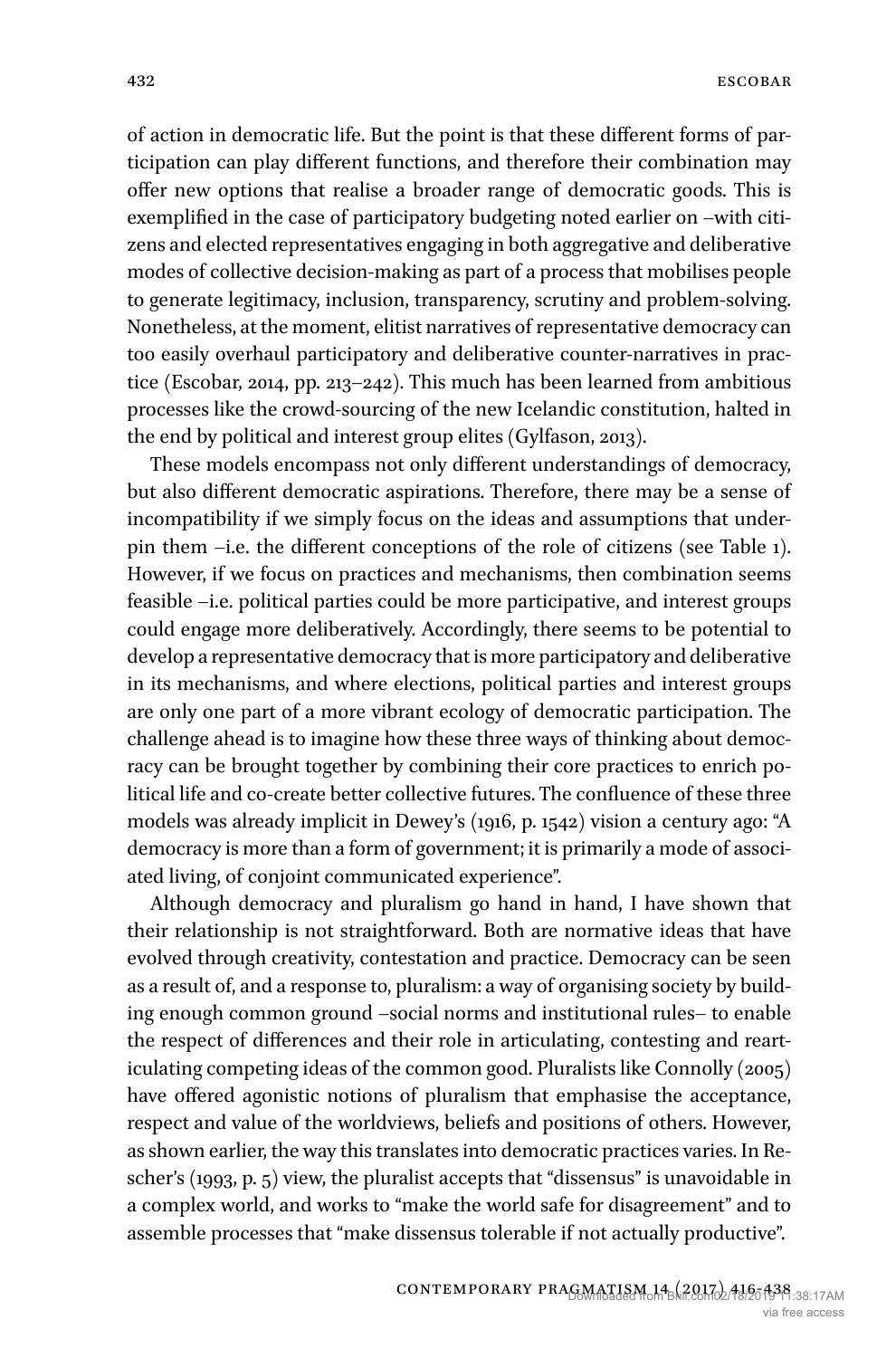Here is where returning to James' engaged pluralism provides a useful foundation for democratic participation. As [Bernstein \(2010, p. 69\)](#page-18-0) explains, James warned against reification, that is, "the dangers of thinking that groups have fixed identities", for he was "acutely aware of how identities change, develop, and mutate". Consequently, he was critical about "blindly celebrating differences" and just as concerned with "searching for commonalities that can bind us together". The evolving nature of pluralism has subsequently been emphasised by agonistic thinkers who explore "the constitutive tension between already existing diversity and the politics of becoming by which new constituencies struggle to modify the register of legitimate diversity" ([Connolly, 2005,](#page-18-12) p. 69). Consequently, pluralists encourage "a move away from thinking of diversity in terms of individual beliefs" because difference is "both socially constructed and collective" and thus pluralism is always in the making ([Schlosberg, 2008,](#page-21-1) p. 152). As [James \(2004, p. 53\)](#page-20-13) put it, "knowledge of sensible realities thus comes to life inside the tissue of experience. It is made; and made by relations that unroll themselves in time". For James, the "relations" that enable and shape "knowledge of sensible realities" are made possible by exposure to difference and disagreement. He embraced "the need to see alternatives and imagine other states of mind" ([Schlosberg, 2008](#page-21-1), p. 150).

This warrants a call for participatory processes, physical and virtual, where citizens can meaningfully engage with those who are different from them – those "others" that can be easily dismissed or despised when they remain faceless stereotypes ([Escobar, 2011,](#page-19-14) p. 23). The absence of such forums in the public sphere can have profound consequences because a lack opportunities to be exposed to, and challenged by, difference, can diminish citizens' capacity for engaged pluralism (e.g. [Sunstein, 2009\)](#page-22-6), and the narrower pluralism of elite-driven democracy may seem the only option. According to [Dewey \(1937,](#page-19-3) [p. 467\)](#page-19-3), that option that does little to ensure the sustainability and development of democracy: "unless democratic habits of thought and action are part of the fiber of a people, political democracy is insecure". From this perspective, elitism and populism can be seen as two sides of the same coin –one predicated on the creation of committed followership, rather than engaged citizenship. In this sense, the future of democracy may depend greatly on the kind of citizen that citizens are invited and enabled to be.

Thinkers who argue that politics should mean more than party politics, and democracy more than representative democracy, have convincingly questioned the Schumpeterian narrative that prevailed in the last century. Current developments in participatory and deliberative democracy seem promising in terms of deepening citizenship, developing collective problem-solving capacity, and creating public spaces for engaged pluralism. New meanings and practices of democracy are, as ever, in the making.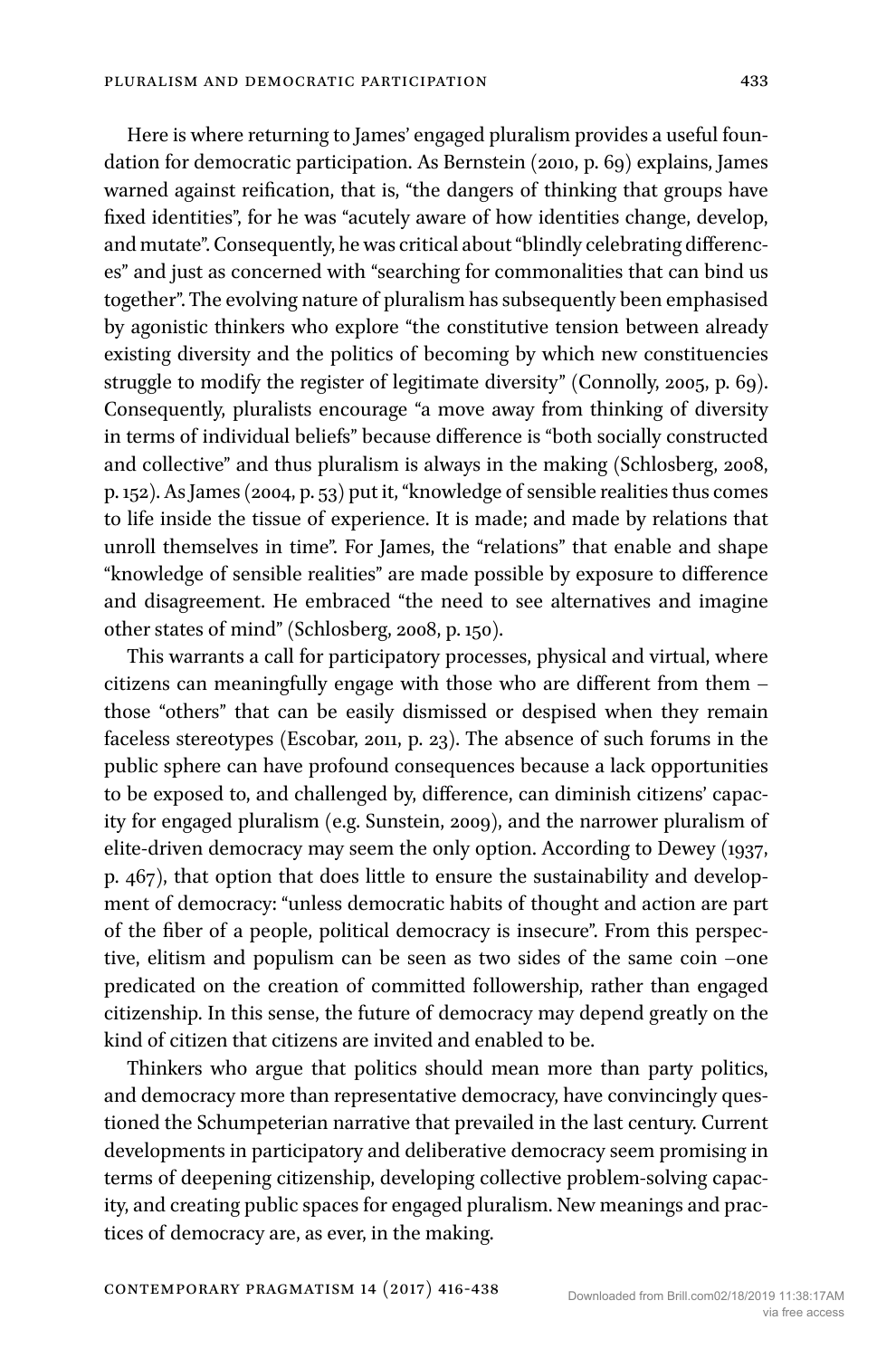#### **Acknowledgments**

The author's work is supported by the What Works Scotland program, funded by the Economic and Social Research Council UK (ES/M003922/1) and the Scottish Government. Special thanks to Adam Stewart (Convention of Scottish Local Authorities) for invaluable feedback on an earlier draft. Finally, the author is indebted to his students in two courses, *Public Participation in Democracy and Governance*, and *Public Engagement in Policymaking and Governance*, at the School of Social and Political Science of the University of Edinburgh. Their engagement in class discussions helped to shape the paper and their views on democratic innovation are a constant source of inspiration.

#### **References**

- <span id="page-18-5"></span>Baiocchi, G. (2005). *Militants and citizens. The politics of participatory democracy in Porto Alegre*. Stanford: Stanford University Press.
- <span id="page-18-6"></span>Baiocchi, G., & Ganuza, E. (2014). Participatory Budgeting as if emancipation mattered. *Politics and Society*, 42(1), 29–50.
- <span id="page-18-11"></span>Baiocchi, G., & Ganuza, E. (2017). *Popular democracy: The paradox of participation*. Stanford, ca.: Stanford University Press.
- <span id="page-18-2"></span>Barber, B.R. (2003). *Strong democracy. Participatory politics for a new age* (20th Anniversary Edition ed.). London: University of California Press.
- <span id="page-18-1"></span>Barnett, C. (2008). Convening publics: The parasitical spaces of public action. In K.R. Cox, M. Low, & J. Robinson (Eds.), *The SAGE handbook of political geography* (pp. 403–418). London: SAGE Publications.
- <span id="page-18-0"></span>Bernstein, R.J. (2010). *The pragmatic turn*. Cambridge: John Wiley & Sons.
- <span id="page-18-8"></span>Bohman, J. (1998). The coming of age of deliberative democracy. *Journal of Political Philosophy*, 6(4), 400–425.
- <span id="page-18-4"></span>Callon, M., Lascoumes, P., & Barthe, Y. (2009). *Acting in an uncertain world. An essay on technical democracy*. Cambridge; London: mit Press.
- <span id="page-18-9"></span>Carson, L., & Martin, B. (1999). *Random selection in politics*. Westport, CT.: Praeger Publishers.
- <span id="page-18-3"></span>Castells, M. (2012). *Networks of outrage and hope: Social movements in the internet age*. Cambridge: Polity Press.
- <span id="page-18-7"></span>Chambers, S. (2003). Deliberative democratic theory. *Annual Review of Political Science*, 6, 307–326.
- <span id="page-18-12"></span>Connolly, W.E. (2005). *Pluralism*. Durham and London: Duke University Press.
- <span id="page-18-10"></span>Cooke, B., & Kothari, U. (Eds.). (2001). *Participation. The new tyranny?* London: Zed Books.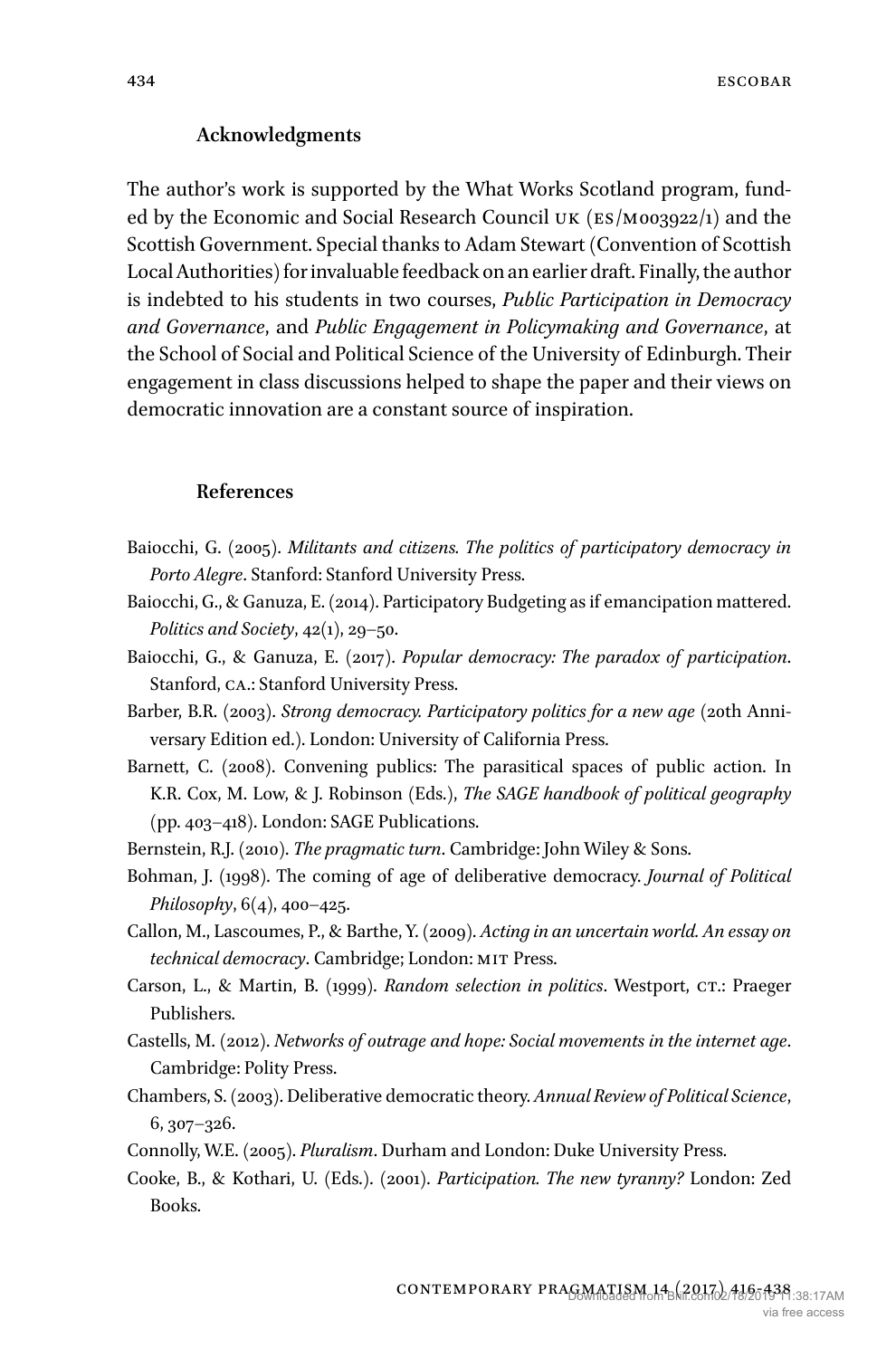- Cornwall, A., & Coelho, V.S.P. (2007). *Spaces for change? The politics of citizen participation in new democratic arenas*. London: Zed.
- <span id="page-19-7"></span>Dahl, R.A. (1982). *Dilemmas of pluralist democracy*. New Haven: Yale University Press.
- <span id="page-19-16"></span>Dahl, R.A. (1989a). *Democracy and its critics*. New Haven: Yale University Press.
- <span id="page-19-6"></span>Dahl, R.A. (1989b). *Who governs? Democracy and power in an American city*. New Haven: Yale University Press.
- <span id="page-19-1"></span>Dalton, R. (2004). *Democratic Choices, Democratic Challenges : The Erosion of Political Support in Advanced Industrial Democracies*. Oxford: Oxford University Press.
- <span id="page-19-12"></span>De Souza Briggs, X. (2008). *Democracy as problem solving. Civic capacity in communities accross the globe*. Cambridge and London: The mit Press.
- <span id="page-19-2"></span>Dewey, J. (1916). *Democracy and Education: An Introduction to the Philosophy of Education*. E-book: Project Gutenberg.
- <span id="page-19-4"></span>Dewey, J. (1927). *The public and its problems*. Denver: A. Swallow.
- <span id="page-19-3"></span>Dewey, J. (1937). Democracy and educational administration. *School and Society*, 45, 457–467.
- <span id="page-19-0"></span>Dewey, J. (1984). *The later works, 1925–1927*. Carbondale: Southern Illinois University Press.
- <span id="page-19-8"></span>Dryzek, J.S. (1990). *Discursive democracy: Politics, policy, and political science*. Cambridge: Cambridge University Press.
- <span id="page-19-11"></span>Dryzek, J.S. (2010). *Foundations and frontiers of deliberative democracy*. Oxford: Oxford University Press.
- <span id="page-19-15"></span>Dryzek, J.S., & Niemeyer, S. (2010). Representation. In J.S. Dryzek (Ed.), *Foundations and frontiers of deliberative democracy* (pp. 42–65). Oxford: Oxford University Press.
- <span id="page-19-13"></span>Elstub, S. (2010). The Third Generation of Deliberative Democracy. *Political Studies Review*, 8(3), 291–307.
- <span id="page-19-17"></span>Elstub, S. (2014). Mini-publics: Issues and cases. In S. Elstub & P. McLaverty (Eds.), *Deliberative democracy: Issues and cases*. Edinburgh: Edinburgh University Press.
- <span id="page-19-5"></span>Elstub, S., & McLaverty, P. (2014). Introduction: Issues and cases in deliberative democracy. In S. Elstub & P. McLaverty (Eds.), *Deliberative democracy: Issues and cases* (pp. 1–16). Edinburgh: Edinburgh University Press.
- <span id="page-19-14"></span>Escobar, O. (2011). Public dialogue and deliberation: A communication perspective for public engagement practitioners. Retrieved from [http://www.beltanenetwork.org/](http://www.beltanenetwork.org/resources/beltane-publications) [resources/beltane-publications](http://www.beltanenetwork.org/resources/beltane-publications).
- <span id="page-19-10"></span>Escobar, O. (2014). *Transformative practices: The political work of public engagement practitioners.* (PhD Thesis), University of Edinburgh, Online Access [https://www](https://www.era.lib.ed.ac.uk/handle/1842/9915) [.era.lib.ed.ac.uk/handle/1842/9915,](https://www.era.lib.ed.ac.uk/handle/1842/9915) Edinburgh.
- <span id="page-19-18"></span>Fischer, F. (2000). *Citizens, experts, and the environment: the politics of local knowledge*. Durham [n.c.]; London: Duke University Press.
- <span id="page-19-9"></span>Fischer, F. (2009). *Democracy and expertise: reorienting policy inquiry*. Oxford: Oxford University Press.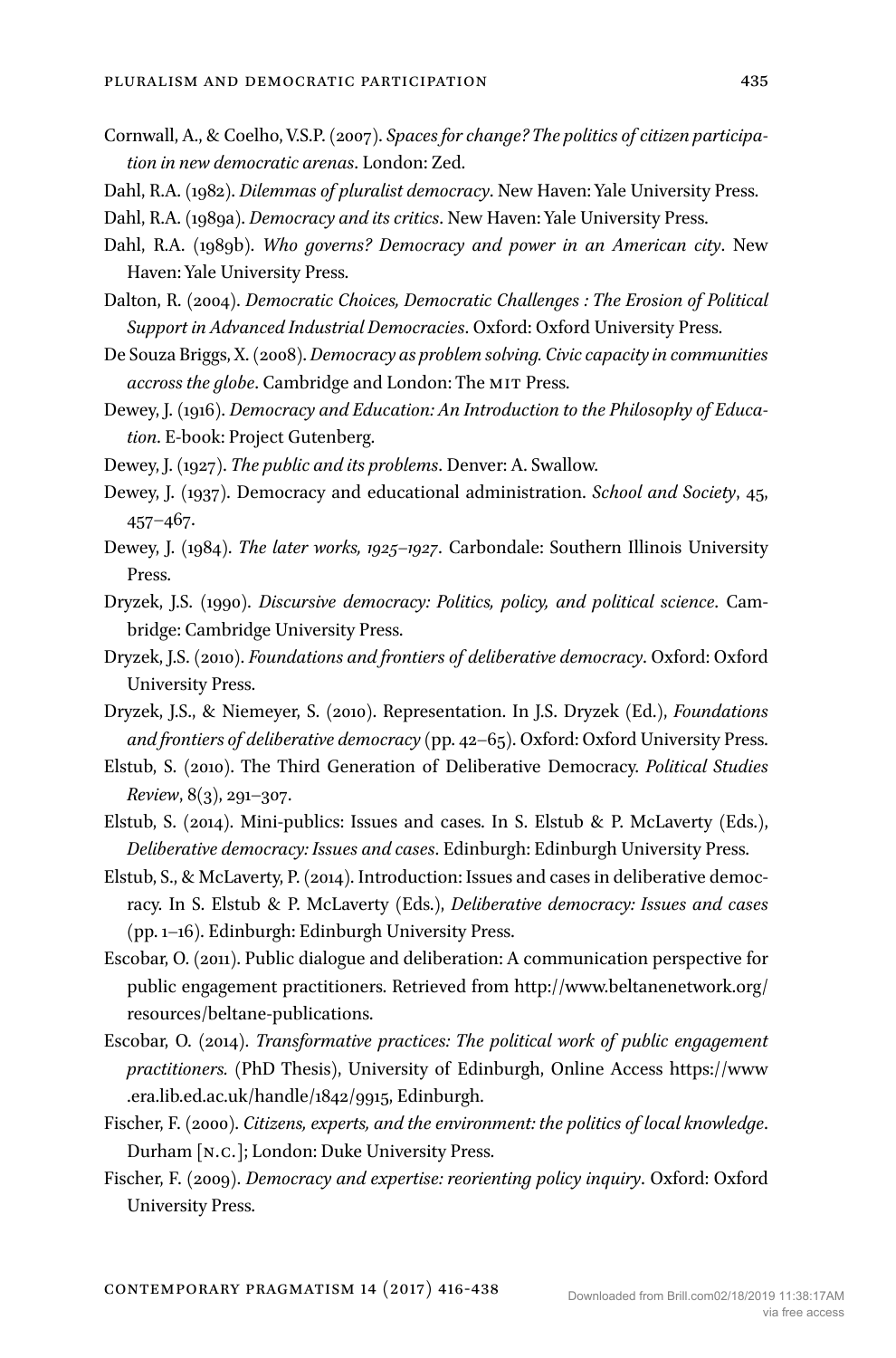- <span id="page-20-11"></span>Forester, J. (1988). *Planning in the Face of Power*. California: University Presses of California, Columbia and Princeton.
- <span id="page-20-10"></span>Fournier, P., van der Kolk, H., & Carty, R.K. (2011). *When Citizens Decide: Lessons from Citizen Assemblies on Electoral Reform*. Oxford: Oxford University Press.
- <span id="page-20-8"></span>Fraser, N. (1990). Rethinking the public sphere: A contribution to the critique of actually existing democracy. *Social Text*, 25/26, 56–80.
- Fung, A. (2004). *Empowered participation: reinventing urban democracy*. Princeton, [n.j.]; Oxford: Princeton University Press.
- Fung, A., & Wright, E.O. (2003a). *Deepening democracy: Institutional innovations in empowered participatory governance*. London; New York: Verso.
- <span id="page-20-2"></span>Fung, A., & Wright, E.O. (2003b). Thinking about empowered participatory governance. In A. Fung & E.O. Wright (Eds.), *Deepening democracy: Institutional innovations in empowered participatory governance* (pp. 3–42). London; New York: Verso.
- Grönlund, K., Bächtiger, A., & Setälä, M. (Eds.). (2014). *Deliberative mini-publics: Involving citizens in the democratic process*. Colchester, uk: ecpr Press.
- <span id="page-20-7"></span>Gutmann, A., & Thompson, D. (1996). *Democracy and disagreement*. Cambridge, ma: mit Press.
- <span id="page-20-12"></span>Gylfason, T. (2013). Democracy on ice: a post-mortem of the Icelandic constitution. Retrieved from [http://www.opendemocracy.net/thorvaldur-gylfason/democracy](http://www.opendemocracy.net/thorvaldur-gylfason/democracy-on-ice-post-mortem-of-icelandic-constitution) [-on-ice-post-mortem-of-icelandic-constitution](http://www.opendemocracy.net/thorvaldur-gylfason/democracy-on-ice-post-mortem-of-icelandic-constitution).
- <span id="page-20-5"></span>Habermas, J. (1975). *Legitimation crisis*. Cambridge, ma: Beacon Press.
- <span id="page-20-9"></span>Hendriks, C. (2005). Consensus Conferences and Planning Cells: Lay citizen deliberations. In J. Gastil & P. Levine (Eds.), *The deliberative democracy handbook: Strategies for effective civic engagement in the twenty-first century* (pp. 80–110). San Francisco: Jossey-Bass.
- Hendriks, C. (2011). *The politics of public deliberation: citizen engagement and interest advocacy*. Basingstoke: Palgrave Macmillan.
- <span id="page-20-1"></span>Hibbing, J.R., & Theiss-Morse, E. (2002). *Stealth democracy: Americans' beliefs about how government should work*. Cambridge: Cambridge University Press.
- <span id="page-20-3"></span>Hirst, P. (1997). *From statism to pluralism. Democracy, civil society and global politics*. London: UCL Press.
- Hirst, P. (1990). *Representative democracy and its limits*. Cambridge: Polity.

<span id="page-20-0"></span>James, W. (1997). *The writings of William James*. Chicago: University of Chicago Press.

- <span id="page-20-13"></span>James, W. (2004). *The meaning of Truth*. EBook: Project Gutenberg.
- Lee, C.W. (2015). *Do-it-yourself democracy: The rise of the public engagement industry*. New York: Oxford University Press.
- <span id="page-20-4"></span>Lippmann, W. (1927). *The phantom public*. New Brunswick, n.j.: Transaction.
- <span id="page-20-6"></span>Mansbridge, J., Bohman, J., Chambers, S., Estlund, D., Follesdal, A., Fung, A., Marti, J.L. (2010). The Place of Self-Interest and the Role of Power in Deliberative Democracy. *Journal of Political Philosophy*, 18(1), 64–100.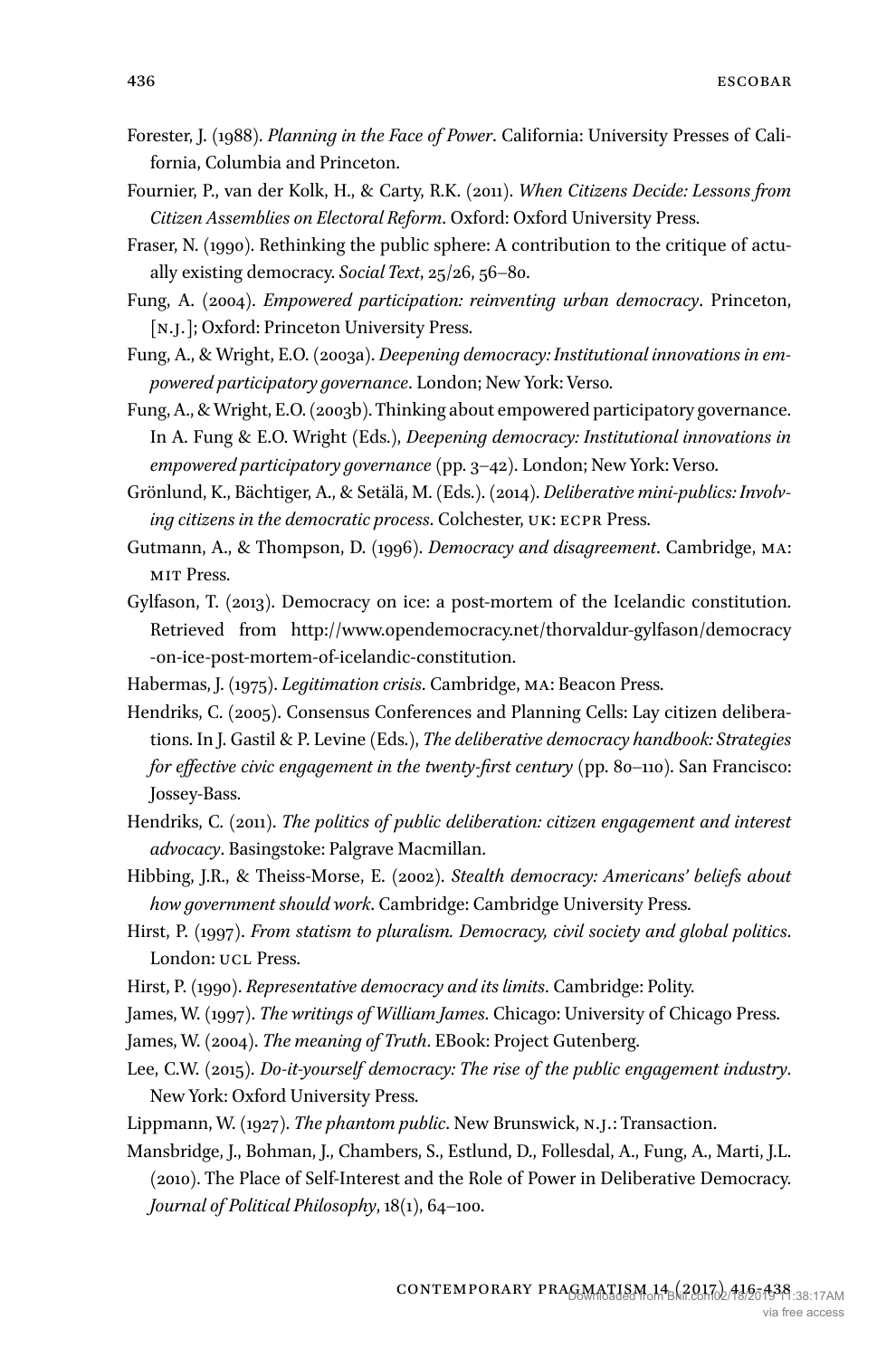- Morrell, M.E. (2010). *Empathy and democracy: Feeling, thinking, and deliberation*. University Park, Pa.: Pennsylvania State University Press.
- <span id="page-21-6"></span>Mouffe, C. (1992). *Dimensions of radical democracy : pluralism, citizenship, community*. London: Verso.
- <span id="page-21-7"></span>Mouffe, C. (1996). Democracy, power, and 'the political'. In S. Benhabib (Ed.), *Democracy and difference: Contesting the boundaries of the political* (pp. 245–256). Princeton, n.j.: Princeton University Press.
- <span id="page-21-12"></span>Mutz, D.C. (2006). *Hearing the other side: deliberative versus participatory democracy*. Cambridge: Cambridge University Press.
- <span id="page-21-3"></span>Neblo, M.A., Esterling, K.M., Kennedy, R.P., Lazer, D.M.J., & Sokhey, A.E. (2010). Who wants to deliberate -And why? *American Political Science Review*, 104(3), 1–18.
- Norris, P. (2002). *Democratic phoenix: Reinventing political activism*. Cambridge: Cambridge University Press.
- Norris, P. (2011). *Democratic deficit: Critical citizens revisited*. Cambridge: Cambridge University Press.
- <span id="page-21-10"></span>Parkinson, J. (2004). Why deliberate? The encounter between deliberation and new public managers. *Public Administration*, 82(2), 377–395.
- <span id="page-21-13"></span>Parkinson, J., & Mansbridge, J. (2012). *Deliberative systems: Deliberative democracy at the large scale*. Cambridge: Cambridge University Press.
- <span id="page-21-5"></span>Pateman, C. (1970). *Participation and democratic theory*. Cambridge: Cambridge University Press.
- <span id="page-21-11"></span>Phillips, A. (1995). *The politics of presence*. Oxford: Oxford University Press.
- <span id="page-21-4"></span>Putnam, R.D. (2000). *Bowling alone: the collapse and revival of American community*. New York ; London: Simon & Schuster.
- <span id="page-21-15"></span>Rescher, N. (1993). *Pluralism. Against the demand for consensus*. Oxford: Clarendon Press.
- Roberts, J., & Escobar, O. (2015). *Involving communities in deliberation: A study of three citizens' juries on onshore wind farms in Scotland*. Retrieved from [www.climatex](www.climatexchange.org.uk/reducing-emissions/citizens-juries-wind-farm-development-scotland ) [change.org.uk/reducing-emissions/citizens-juries-wind-farm-development](www.climatexchange.org.uk/reducing-emissions/citizens-juries-wind-farm-development-scotland ) [-scotland.](www.climatexchange.org.uk/reducing-emissions/citizens-juries-wind-farm-development-scotland )
- <span id="page-21-8"></span>Röcke, A. (2013). *Framing citizen participation. Participatory Budgeting in France, Germany and the United Kingdom*. Basingstoke and New York: Palgrave Macmillan.

<span id="page-21-14"></span>Saward, M. (1998). *The terms of democracy*. Cambridge: Polity Press.

- <span id="page-21-9"></span>Saward, M. (2000). *Democratic innovation: Deliberation, representation, and association*. London: Routledge.
- <span id="page-21-0"></span>Saward, M. (2003). *Democracy*. Cambridge: Polity in association with Blackwell.
- <span id="page-21-1"></span>Schlosberg, D. (2008). The pluralist imagination. In J.S. Dryzek, B. Honig, & A. Phillips (Eds.), *The Oxford handbook of political theory* (pp. 142–160).
- <span id="page-21-2"></span>Schumpeter, J.A. (1943). *Capitalism, socialism, and democracy*. London: G. Allen & Unwin.